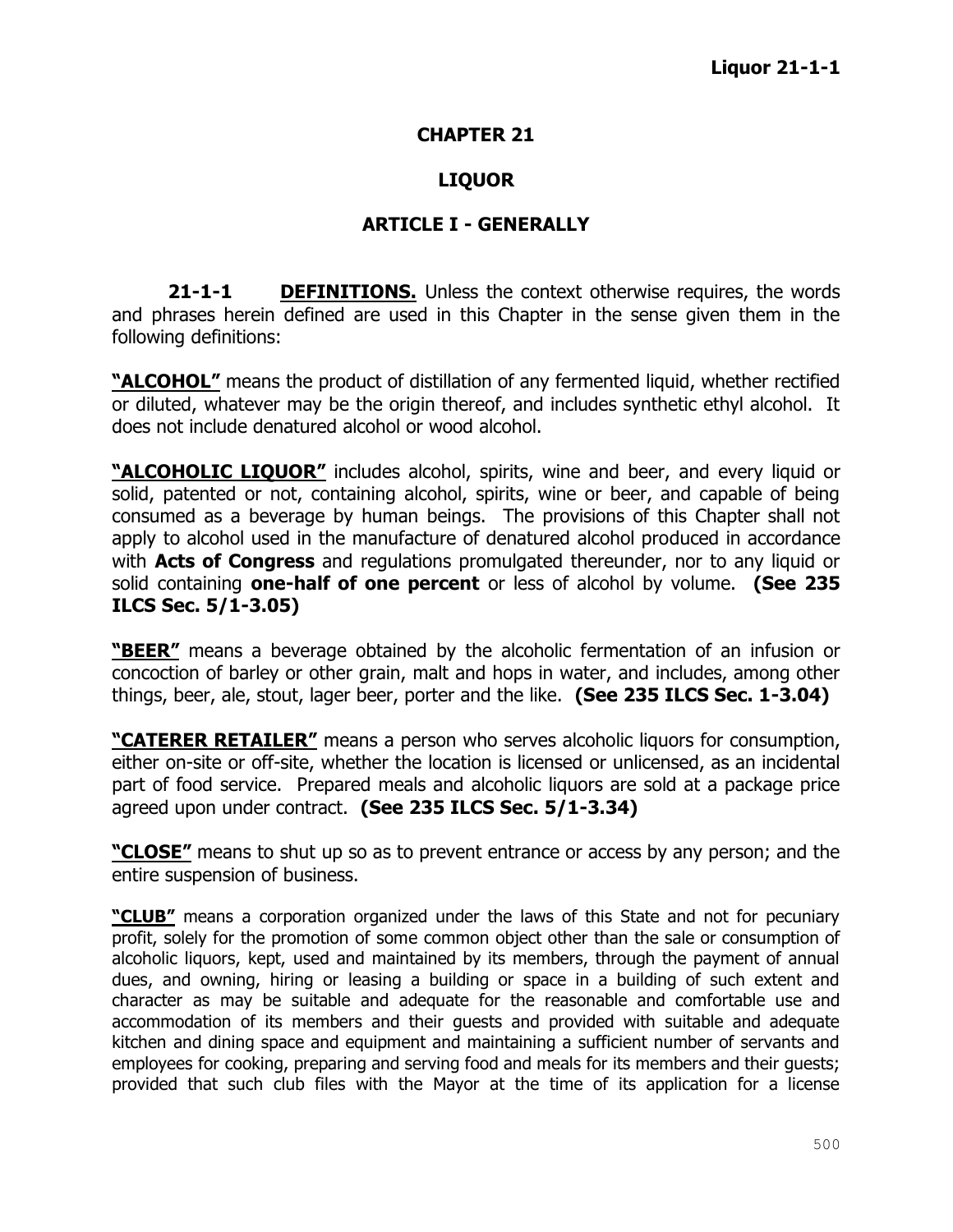under this Chapter, **two (2) copies** of a list of names and residences of its members, and similarly files within **ten (10) days** of the election of any additional member, his name and address; and provided further, that its affairs and management are conducted by a board of directors, executive committee, or similar body chosen by the members at their annual meeting and that no member or officer, agent or employee of the club is paid, or directly or indirectly receives, in the form of salary or other compensation any profits from the distribution or sale of alcoholic liquor to the club or its members or guests introduced by members, beyond the amount of such salary as may be fixed and voted at the annual meeting by the members or by the board of directors or other governing body out of the general revenue of the club. **(See 235 ILCS Sec. 5/1-3.24)**

**"CORPORATION"** means any corporation, domestic or foreign, qualified to do business in the State of Illinois under the "Business Corporation Act" of Illinois. **(Rule 100.10(b))**

### **"DISTILLED SPIRITS"**. See "Spirits".

**"EVENT"** means a single theme. **(Rules and Regulations 100.10(o))**

**"HOTEL"** means every building or other structure kept, used, maintained, advertised and held out to the public to be a place where food is actually served and consumed and sleeping accommodations are offered for adequate pay to travelers and guests, whether transient, permanent or residential, in which **twenty-five (25)** or more rooms are used for the sleeping accommodations of such guests and having **one (1)** or more public dining rooms where meals are served to such guests, such sleeping accommodations and dining rooms being conducted in the same building or buildings in connection therewith, and such building or buildings, structure or structures being provided with adequate and sanitary kitchen or dining room equipment and capacity. **(See 235 ILCS Sec. 5/1-3.25)**

**"MANAGER" OR "AGENT"** means any individual employed by any licensed place of business, provided said individual possess the same qualifications required of the licensee. Satisfactory evidence of such employment will be furnished the Commission in the form and manner as such Commission shall from time to time prescribe. **(Rule 100.10(f))**

**"MAYOR"** means the Local Liquor Control Commissioner as provided in the **Illinois Compiled Statutes, Chapter 235, entitled "Dramshop"** and all references to Liquor Commissioner shall refer to the Mayor unless otherwise provided.

**"MEAL"** means food that is prepared and served on the licensed premises and excludes the serving of snacks. **(Rules and Regulations 100.10(n))**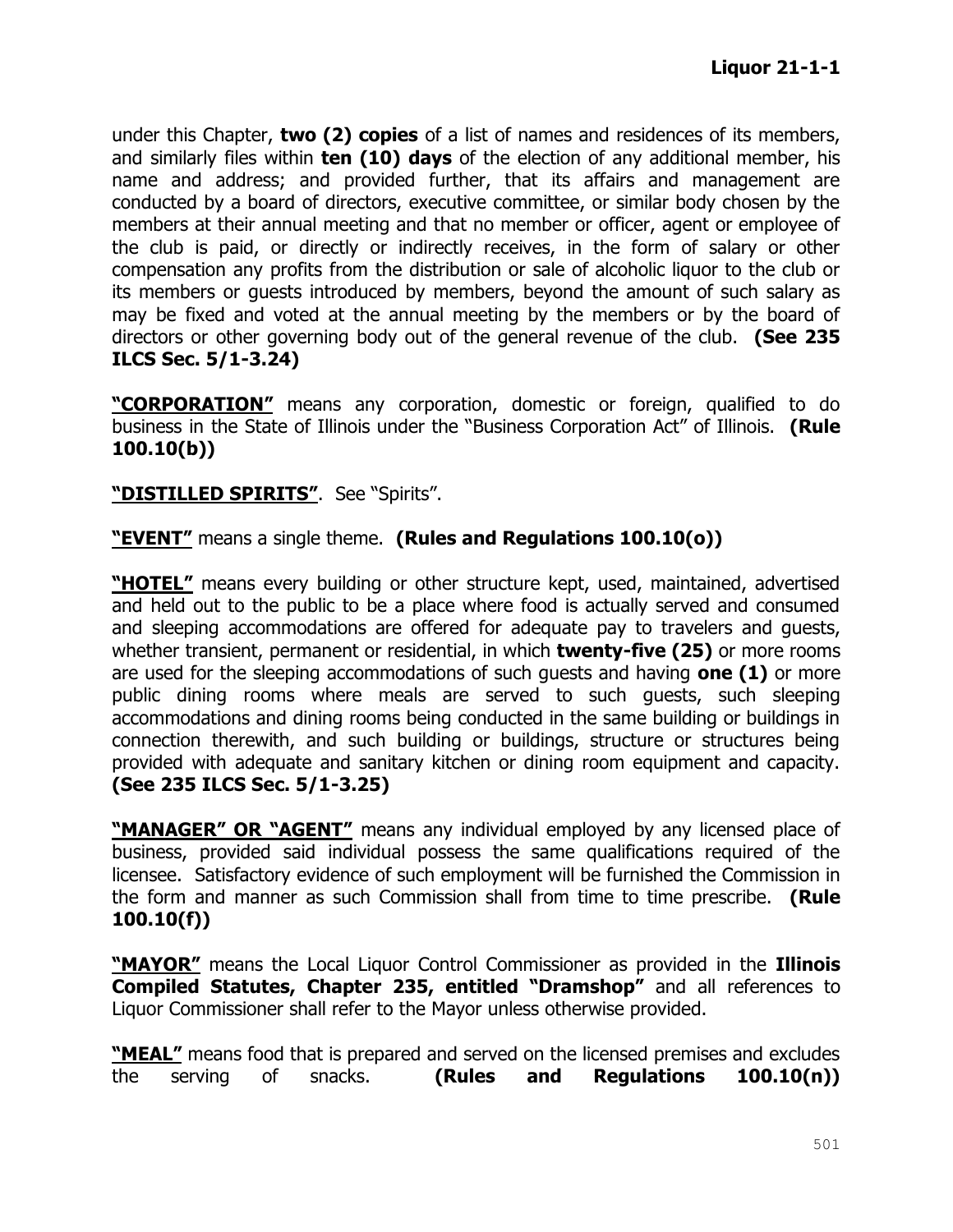**"ORIGINAL PACKAGE"** means any bottle, flask, jug, can, cask, barrel, keg, hogshead or other receptacle or container, whatsoever, used, corked or capped, sealed and labeled by the manufacturer of alcoholic liquor, to contain and to convey any alcoholic liquor. **(See 235 ILCS Sec. 5/1-3.06)**

**"PACKAGE LIQUOR STORE"** means any public place where packaged liquors are offered for sale in the original, unopened container for consumption away from the premises.

**"PARTNER"** is any individual who is a member of a co-partnership. "Co-partnership" means an association of **two (2)** or more persons to carry on as co-owners of a business for profit. **(Rules and Regulations 100.10(d)(e))**

**"PREMISES/PLACE OF BUSINESS"** means the place or location where alcoholic beverages are manufactured, stored, displayed, offered for sale or where drinks containing alcoholic beverages are mixed, concocted and served for consumption. Not included are sidewalks, street, parking areas and grounds adjacent to any such place or location. **(Rules and Regulations 100.10(g))**

**"PRIVATE FUNCTION"** means a prearranged private party, function, or event for a specific social or business occasion, either by invitation or reservation and not open to the general public, where the guests in attendance are served in a room or rooms designated and used exclusively for the private party, function or event.

**"PUBLIC PLACE"** means any premises enclosed or unenclosed or partly enclosed and partly unenclosed wherein any service or goods, chattels or merchandise are offered for sale to the public or any such premises used as a clubhouse, club room or meeting place. The terms **"public place" and "public premises"** shall be interchangeable for the purposes of this Chapter.

**"RESIDENT"** means any person (other than a corporation) who has resided and maintained a bona fide residence in the State of Illinois for at least **one (1) year** and in the city, village and county in which the premises covered by the license are located for at least **ninety (90) days** prior to making application for such license. **(Rule 100.10(a))**

**"RESTAURANT"** means any public place kept, used, maintained, advertised, and held out to the public as a place where meals are served, and where meals actually are served and regularly served, without sleeping accommodations, such space being provided with adequate and sanitary kitchen and dining room equipment and capacity and having employed therein a sufficient number and kind of employees to prepare, cook and serve suitable food for its guests. **(See 235 ILCS Sec. 5/1-3.23)**

**"RETAILER"** means a person who sells or offers for sale alcoholic liquor for use or consumption and not for resale in any form. **(See 235 ILCS Sec. 5/1-3.17)**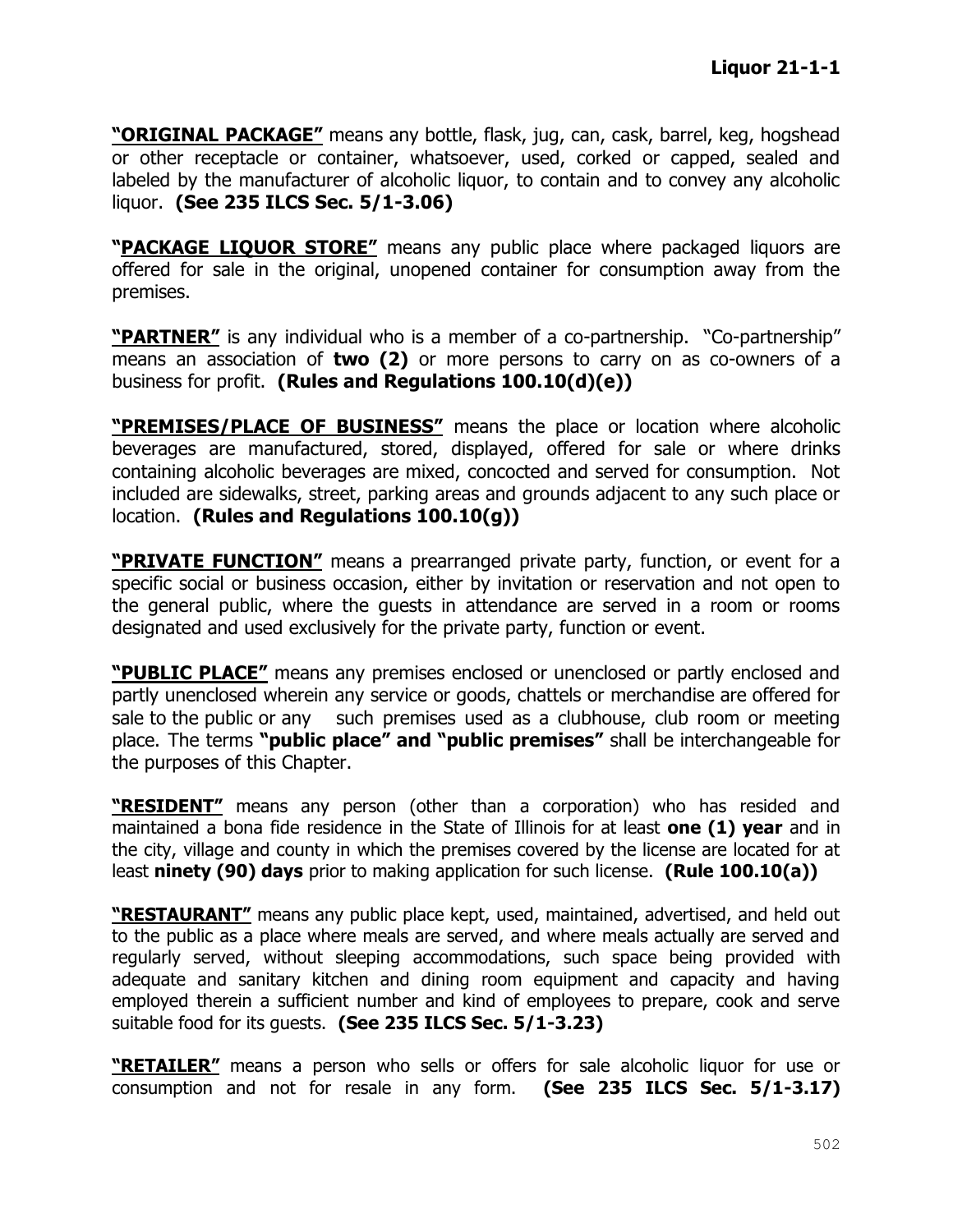**"SALE"** means any transfer, exchange or barter in any manner or by any means whatsoever for a consideration, and includes and means all sales made by any person, whether principal, proprietor, agent, servant or employee. **(See 235 ILCS Sec. 5/1- 3.21)**

**"SELL AT RETAIL" and "SALE OF RETAIL"** refer to any mean sales for use or consumption and not for resale in any form. **(See 235 ILCS Sec. 5/1-3.18)**

**"SPECIAL EVENT"** means an event conducted by an educational, fraternal, political, civic, religious or non-profit organization. **(See 235 ILCS Sec. 5/1-3.30)**

**"SPECIAL EVENTS RETAILER"** means an educational, fraternal, political, civic, religious, or non-profit organization which sells or offers for sale beer or wine, or both, only for consumption at the location and on the dates designated by a special event retail license. **(See 235 ILCS Sec. 5/1-3.17.1)**

**"SPIRITS"** means any beverage which contains alcohol obtained by distillation, mixed with water or other substance in solution, and includes brandy, rum, whiskey, gin or other spirituous liquors and such liquors when rectified, blended or otherwise mixed with alcohol or other substances. **(See 235 ILCS Sec. 5/1-3.02)**

**"TO SELL"** includes to keep or expose for sale and to keep with intent to sell. **(See 235 ILCS Sec. 5/1-3.22)**

**"WINE"** means any alcoholic beverage obtained by the fermentation of the natural contents of fruits or vegetables containing sugar, including such beverages when fortified by the addition of alcohol or spirits as above defined. **(See 235 ILCS Sec. 5/1-3.03)**

**[All references to "Rules" refer to Illinois Liquor Control Commission Rules located in Title 11; Subtitle A; Chapter 1; Part 1; Section 100.5 et seq. of the Illinois Administration Code.]**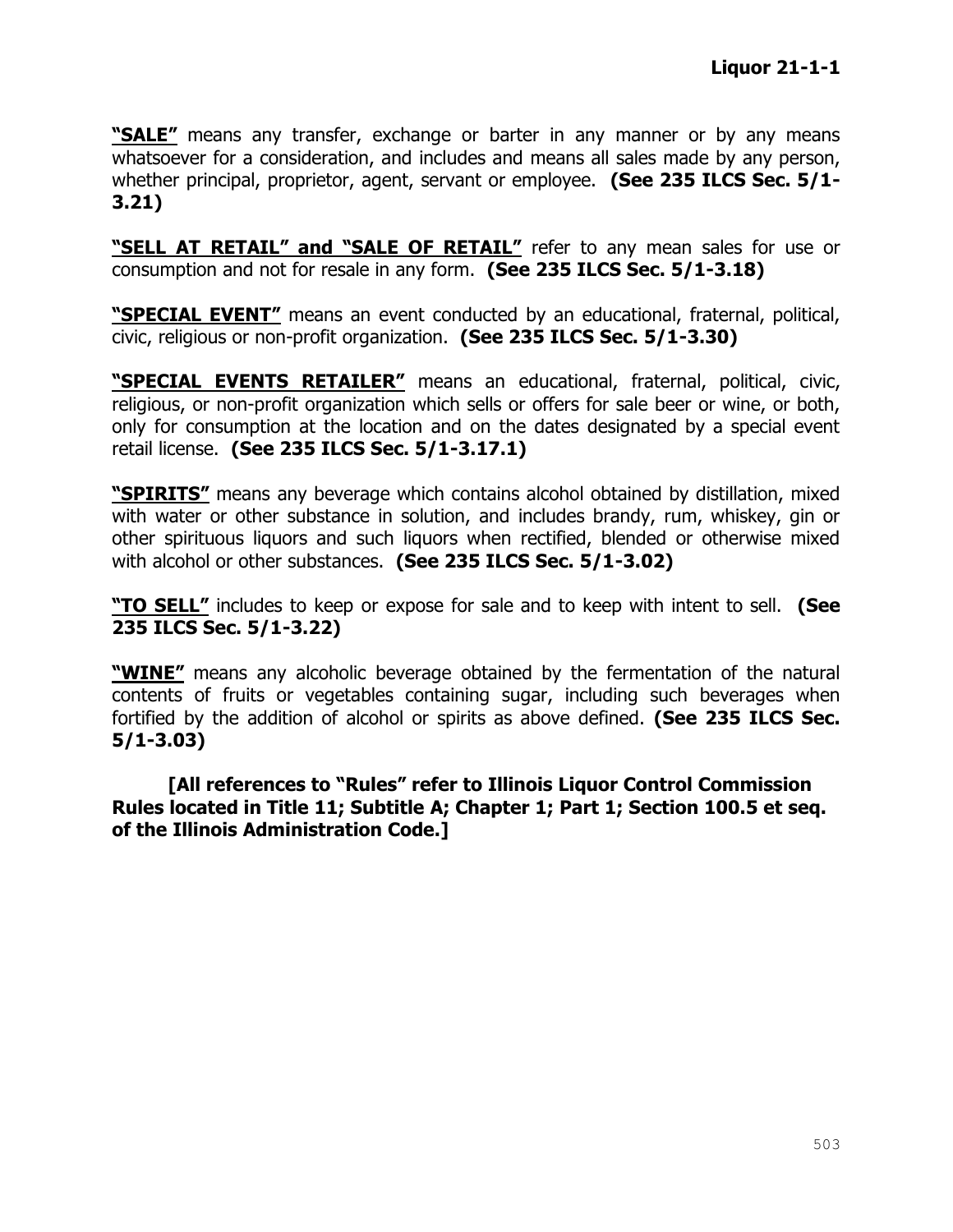# **ARTICLE II - LICENSES**

**21-2-1 LICENSE REQUIRED.** No person shall sell, keep or offer for sale at retail, or conduct any place for the sale at retail of alcoholic liquor within the limits and territory of this municipality without having a license to do so, issued by the Mayor of this municipality in the manner hereinafter provided, and a valid license for such purpose issued by the **Illinois Liquor Control Commissioner of the State of Illinois.**

A similar valid license issued by the Mayor of this municipality is hereby required for and with respect to each building, location and premises, within the aforesaid territory of this municipality, at or upon which alcoholic liquor is to be sold or kept or offered for sale at retail. **(See 235 ILCS Sec. 5/4-1)**

**21-2-2 APPLICATIONS.** The Mayor is authorized to grant and issue licenses to individuals, firms, and corporations to sell at retail and to keep and offer for sale at retail alcoholic liquors within the limits and territory of this municipality upon the conditions and in the manner provided by this Chapter and by the **Act of the General Assembly of Illinois,** and not otherwise. Such license shall be in writing, signed by the Mayor and attested by the Municipal Clerk, with the seal of his office affixed thereto.

Prior to issuance of a license, the applicant must submit to the Mayor an application in triplicate, in writing and under oath, stating the following:

(A) The name, age, and address of the applicant in the case of an individual; in the case of a co-partnership, the persons entitled to share in the profits thereof, and in the case of a corporation for profit or a club, the date of incorporation, the object for which it was organized, the names and addresses of the officers, directors and the name of the person who will be managing the establishment for which the license is sought, and if a majority in interest of the stock of such corporation is owned by one person or his nominee, the address and name of such person.

(B) The citizenship of the applicant, his place of birth and if a naturalized citizen, the time and place of his naturalization.

(C) The character of business of the applicant, and in the case of a corporation, the objects for which it was formed.

(D) The length of time that the applicant has been engaged in the business of that character or in the case of a corporation, the date on which its charter was issued.

(E) The location and description of the premises or place of business which is to be operated under such license.

(F) Whether applicant has made similar application for a similar other license on premises other than described in the application and the disposition of such application.

(G) That applicant has never been convicted of a felony and is not disqualified to receive a license by reason of any matter or thing contained in the aforesaid Act of the General Assembly or in this Chapter or resolution and amendments thereto.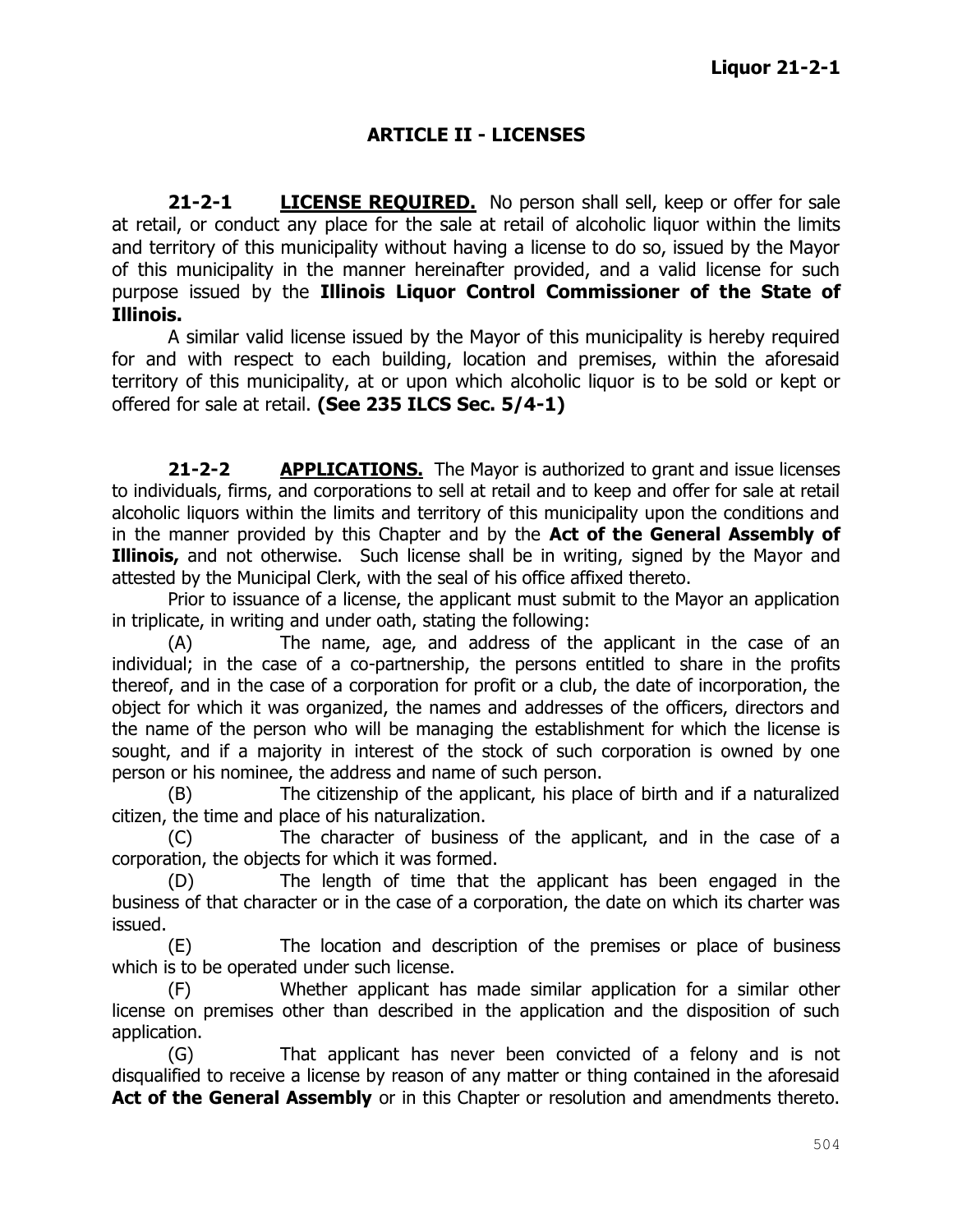(H) Whether a previous license issued to the applicant by any state, or subdivision thereof, or by the federal government has been revoked and the reasons therefor.

(I) That he will not violate any of the laws of the State of Illinois or of the United States, or any of the provisions of this Chapter or resolution and amendments thereto in the conduct of his place of business.

In the case of a partnership or corporation, the information and statements required by this Section shall be furnished as to each partner, and with respect to a corporation, the information and statements required by this Section shall be furnished as to the president of the corporation, the secretary of the corporation, the directors of the corporation, and with respect to the person who is to manage the establishment for which a license is sought.

If the application is made on behalf of a partnership, firm, association, club or corporation, then the same shall be signed and sworn to by at least **one (1) member** of such partnership, firm, association or club, or by the president and secretary of such corporation.

**One (1) copy** of the application shall be retained by the Mayor, **one (1) copy** given to the Chief of Police; the Chief of Police shall endorse on the copies his approval or disapproval of the application and may make further comments regarding that application. The copies shall be returned to the Mayor and the endorsement and comment of the Chief of Police shall be considered by him as an aid in deciding whether the license should be issued or refused. **(See 235 ILCS Sec. 5/7-1)**

21-2-3 **EXAMINATION OF APPLICANT.** The Mayor shall have the right to examine or cause to be examined, under oath, any applicant for a local license or for renewal thereof, or any licensee upon whom notice of revocation or suspension has been served in the manner hereinafter provided, and to examine or cause to be examined, the books and records of any such applicant or licensee; to hear testimony and take proof for his information in the performance of his duties, and for such purpose to issue subpoenas which shall be effective in any part of this State. For the purpose of obtaining any of the information desired by the Mayor under this Section, he may authorize his agent to act on his behalf. **(See 235 ILCS Sec. 5/4-5)**

**21-2-4 PROHIBITED LICENSEES.** No retail license shall be issued by the Mayor to the following:

(A) A person who **is not** a resident of the Village, provided further that a person who maintains a residence address, or PO Box, in the Village, and who also maintains a business for sale at retail of alcoholic liquor at the premises registered with the Illinois Department of Revenue for sales tax purposes under the Dawson, Illinois, address shall be considered a resident of the Village. **(12-02-02)**

(B) A person who **is not twenty-one (21) years** of age;

(C) A person who has been convicted of a felony under any federal or state law if the Mayor determines, after investigation, that such person has not been sufficiently rehabilitated to warrant the public trust;

(D) A person who has been convicted of being the keeper of or is keeping a house of ill-fame;

(E) A person who has been convicted of pandering or other crime or misdemeanor opposed to decency or morality;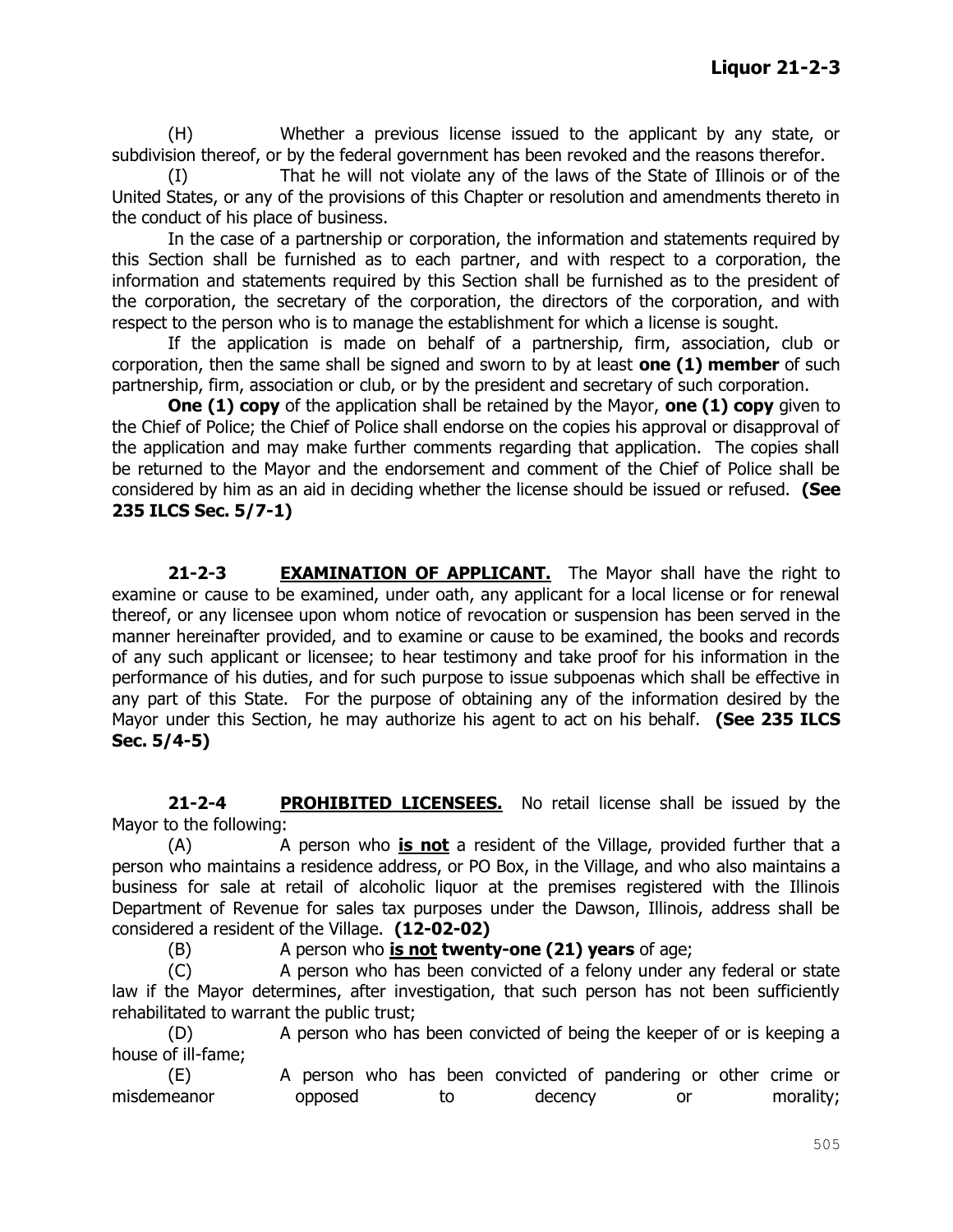(F) A person whose license has previously been revoked for cause;

(G) A person who, at the time of the application for renewal for any license issued hereunder, would not be eligible for such license upon first application;

(H) A co-partnership, if any general partnership thereof or any limited partnership thereof, owning more than **five percent (5%)** of the aggregate limited partner interest in such co-partnership would not be eligible to receive a license hereunder for any reason;

(I) A corporation, if any officer, manager or director thereof or any stockholder owning in the aggregate more than **five percent (5%)** of such corporation, would not be eligible to receive a license hereunder for any reason other than the requirement for citizenship and residence;

(J) A corporation unless it is incorporated in the State of Illinois, or unless it is a foreign corporation which is qualified under the **"Business Corporation**  Act of 1983" to transact business in Illinois;

(K) A person whose place of business is conducted by a manager or agent unless the manager or agent possesses the same qualifications required by the licensee;

(L) Any person, association, or corporation not eligible for a state retail liquor license;

(M) A person who is not of good character and reputation in the community in which he resides;

(N) A person who has been convicted of a violation of any federal or state law concerning the manufacture, possession or sale of alcoholic liquor, subsequent to the passage of this Code or has forfeited his bond to appear in court to answer charges for any such violation;

(O) A person who does not own the premises for which a license is sought, or does not rent nor have a lease thereon for the full period for which the license is to be issued;

(P) Any law enforcing public official, including members of local liquor control commissions, any mayor, alderman, or member of a city council or commission, any president of a village board of trustees, any member of a village board of trustees, or any president or member of a county board; and no such official shall be interested directly in the manufacture, sale or distribution of alcoholic liquor, except that license may be granted to such official in relation to premises which are not located within the territory subject to the jurisdiction of that official if the issuance of such license is approved by the State Liquor Control Commission and the Mayor.

(Q) A person who is not a beneficial owner of the business to be operated by the licensee;

(R) A person who has been convicted of a gambling offense as prescribed by any of **subsections (a)(3) through (a)(11) of Section 28-1.1 of, or as proscribed by Section 28-3 of the "Criminal Code of 1961", approved July 28, 1961,** as heretofore or hereafter amended, or as proscribed by a statute replaced by any of the aforesaid statutory provisions;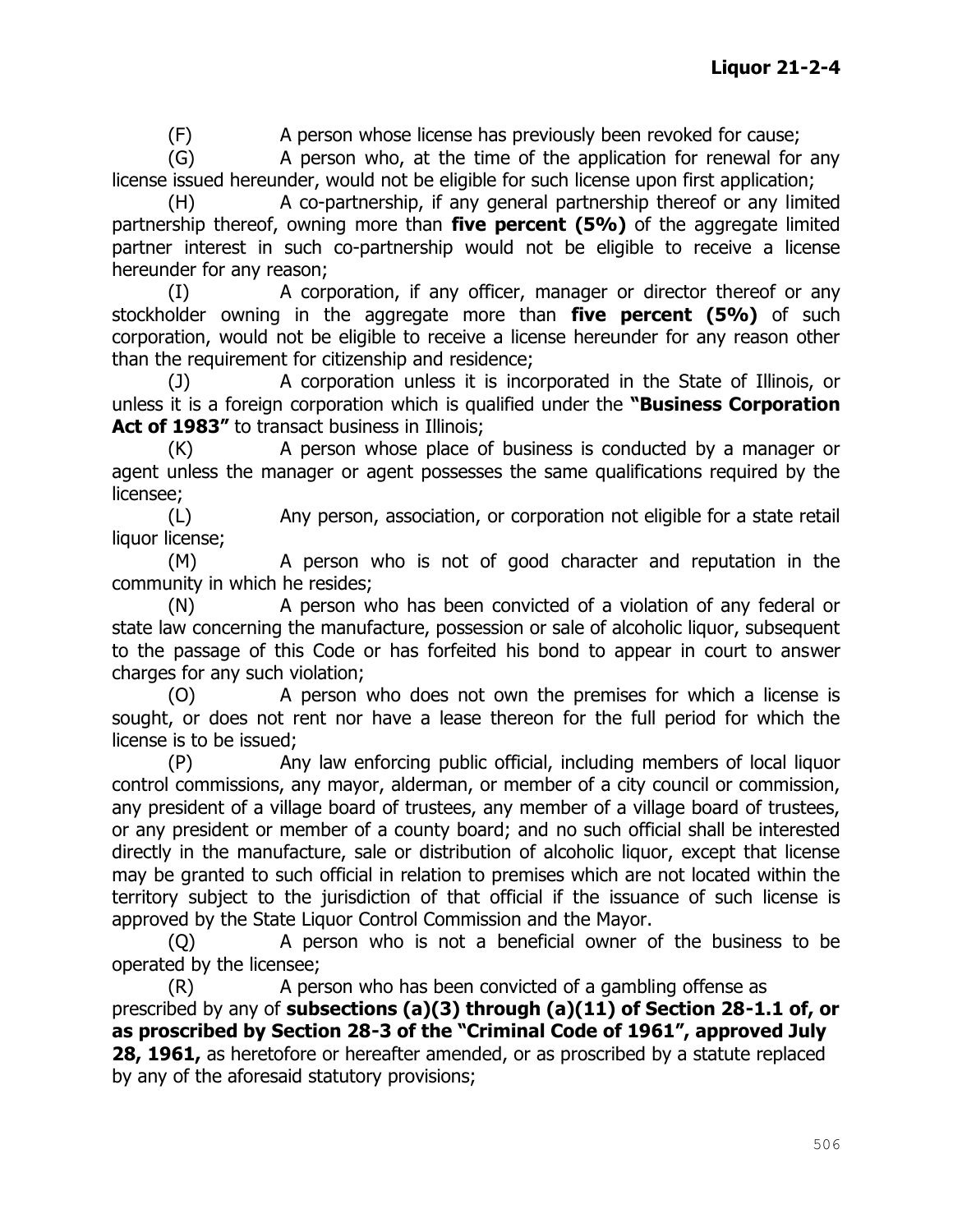(S) A person to whom a federal wagering stamp has been issued by the federal government for the current tax period; except those persons who are eligible to receive a license under the Raffles Act or the Illinois Pull Tabs and Jar Games Act;

(T) A co-partnership to which a federal wagering stamp has been issued by the federal government for the current tax period, or if any of the partners have been issued a federal gaming device stamp or federal wagering stamp by the federal government for the current tax period;

(U) A corporation, if any officer, manager or director thereof, or any stockholder owning in the aggregate more than **twenty percent (20%)** of the stock of such corporation has been issued a federal wagering stamp for the current tax period;

(V) Any premises for which a federal wagering stamp has been issued by the federal government for the current tax period. **(See 235 ILCS Sec. 5/6-2)**

**21-2-5 TERM; FEE SUBMITTED IN ADVANCE.** Retail liquor licenses issued under this Chapter shall be valid for a **one (1) year period** upon the payment of the license fee as hereinafter set forth unless sooner revoked or suspended. The **one (1) year period** shall be from **May 1<sup>st</sup> to April 30<sup>th</sup>** of the following year or if application be made and granted within such annual term, for such shorter term commencing with the date of approval of the application and ending the following **April 30th** .

The license fee shall be payable in advance by the applicant for a license at the time the application for a license is submitted to the Local Liquor Control Commissioner as hereinbefore provided. In the event the license is denied, the license fee shall be returned to the applicant. The fees shall be deposited in the Municipal General Fund. The application for a license shall be filed with the Municipal Clerk.

Licenses shall state thereon the names of the licensees and the address and description of the premises for which they are granted and the dates of their issuance and expiration.

With respect to a corporation operating an establishment for which a liquor license has been issued, should the manager of said establishment change after the issuance of said liquor license, the corporation **must submit** the new manager's name and shall be submitted within **thirty (30) days.** Continuation of the license will be contingent upon a background check of the new manager as set out in this Chapter, and all fees shall be waived should the license be changed only as a result of a change of managers. If, for some reason, the manager is not acceptable, the licensee shall have **thirty (30) days** to submit a new name before revocation. Failure to provide new information shall be grounds for suspension or revocation of said license. **(See 235 ILCS Sec. 5/4-1)**

**21-2-6 CLASSES OF LICENSES; TERM; ANNUAL FEES.** Licenses as required by this Article shall be divided into **three (3) classes** as follows:

(A) **Class "A" Licenses.** Class "A" licenses shall authorize the retail sale on the premises specified in the license of alcoholic liquor for consumption on such premises as well as other retail sale of such liquor. The annual fee for such license shall be **Four**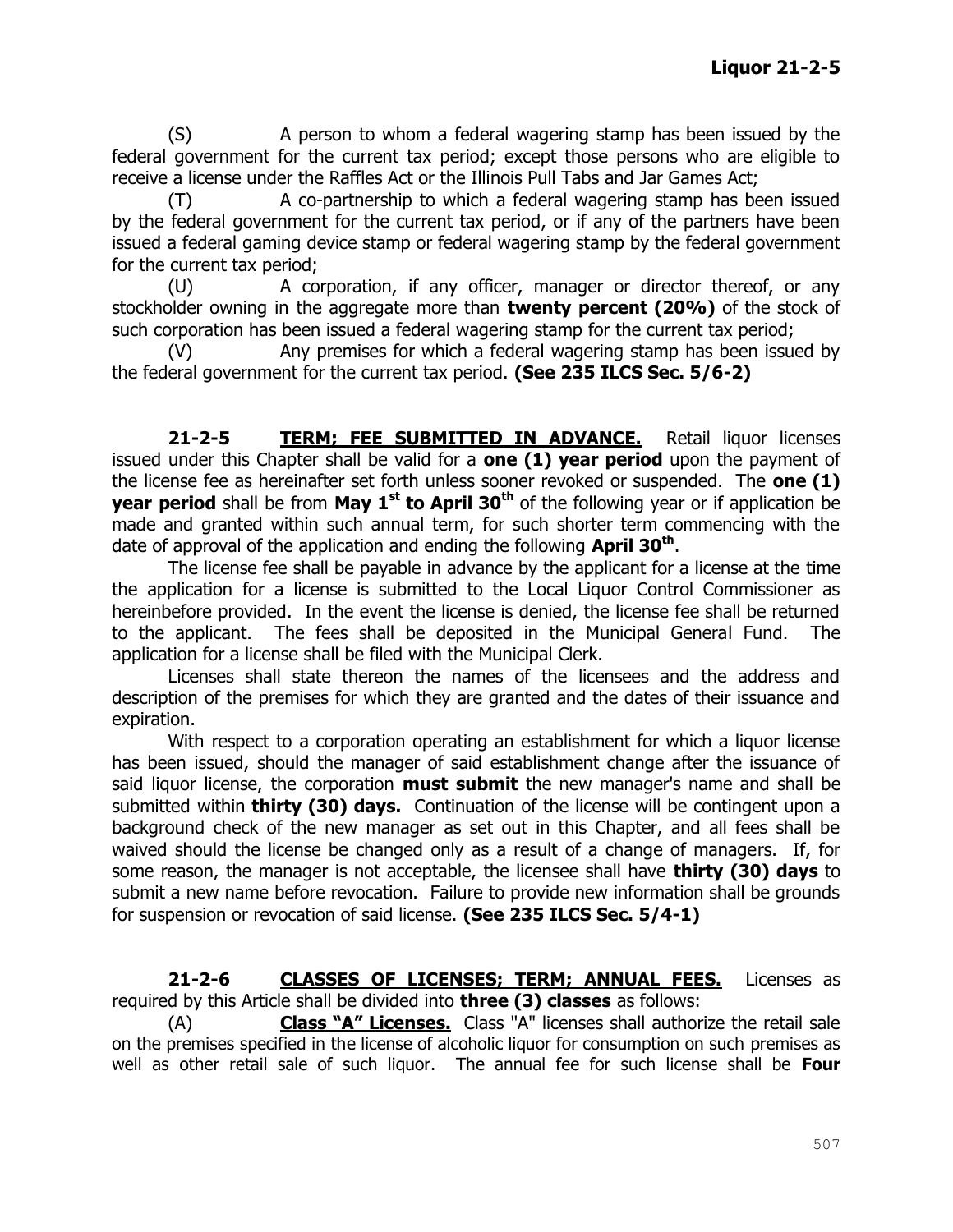**Hundred Dollars (\$400.00).** Such fee shall also be payable for any shorter term provided under **Section 21-2-5** hereof and ending on the following **April 30th**. There shall be no more than **three (3)** Class "A" licenses issued under this Chapter.

(B) **Class "B" Licenses.** Class "B" licenses shall authorize the retail sale of alcoholic liquor, but not for consumption on the premises where sold. The annual fee for such license shall be **Three Hundred Dollars (\$300.00).** Such fee shall also apply to any shorter period provided under **Section 21-2-5** hereof which ends on the following **April 30th** .

(C) No person, firm or corporation may operate more than **two (2)** liquor establishments.

(D) **Class "C" Licenses: Civic Organizations.** Upon application, the Liquor Commissioner is authorized to issue a Class "C" license for a period of **twelve (12)** or **twenty-four (24) hours** to any civic or religious organization which keeps or desires to keep any place selling or offering for sale, or in any manner dealing in any alcoholic liquors. The fee for such license shall be for the sale of alcoholic liquors, the sum of **One Dollar (\$1.00)** for each **twelve (12) hours**; for more than **twelve (12) hours** and not more than **twenty-four (24) hours** within any **one (1) day**, the fee shall be **One Dollar (\$1.00),** subject to the provisions of this Chapter.

- (1) Such organization shall provide evidence of Dramshop Insurance as required by law and this Chapter governing the sale or giving away of alcoholic liquors.
- (2) No such license shall be transferable.

### **(Adopted October 7, 1985) (See 235 ILCS Sec. 5/4.1) (Revised 08/02/10)**

(E) **Class "A-1" Licenses.** The Class "A-1" license shall authorize the licensee to sell at retail on the premises specified in the license and upon an attached open area or beer garden, made a part of such property, as specified in the license, alcoholic liquor for consumption on such premises and on the attached open property or beer garden for extended hours to **three o'clok (3:00) A.M.** of each day of the week. The fee for such license shall be **SIX HUNDRED AND NO/100THS DOLLARS (\$600),** and shall be payable for any shorter term provided under **Section 21-2-5** hereof and ending on the following **April 30th**. All Class "A-1" licensees which sell liquor at retail and open areas or beer gardens made a part of the licensed premises are subject to the following restrictions;

- (1) All open areas and beer gardens attached to the licensed premises from where alcoholic liquor will be sold for consumption on such premises shall be enclosed by a stockade or other barrier fence shielding view into the open area or beer garden, which fence shall be at least six feet in height.
- (2) All music played in the open area or beer garden shall discontinue by 11:00 P.M. and shall not commence any day before 1:00P.M.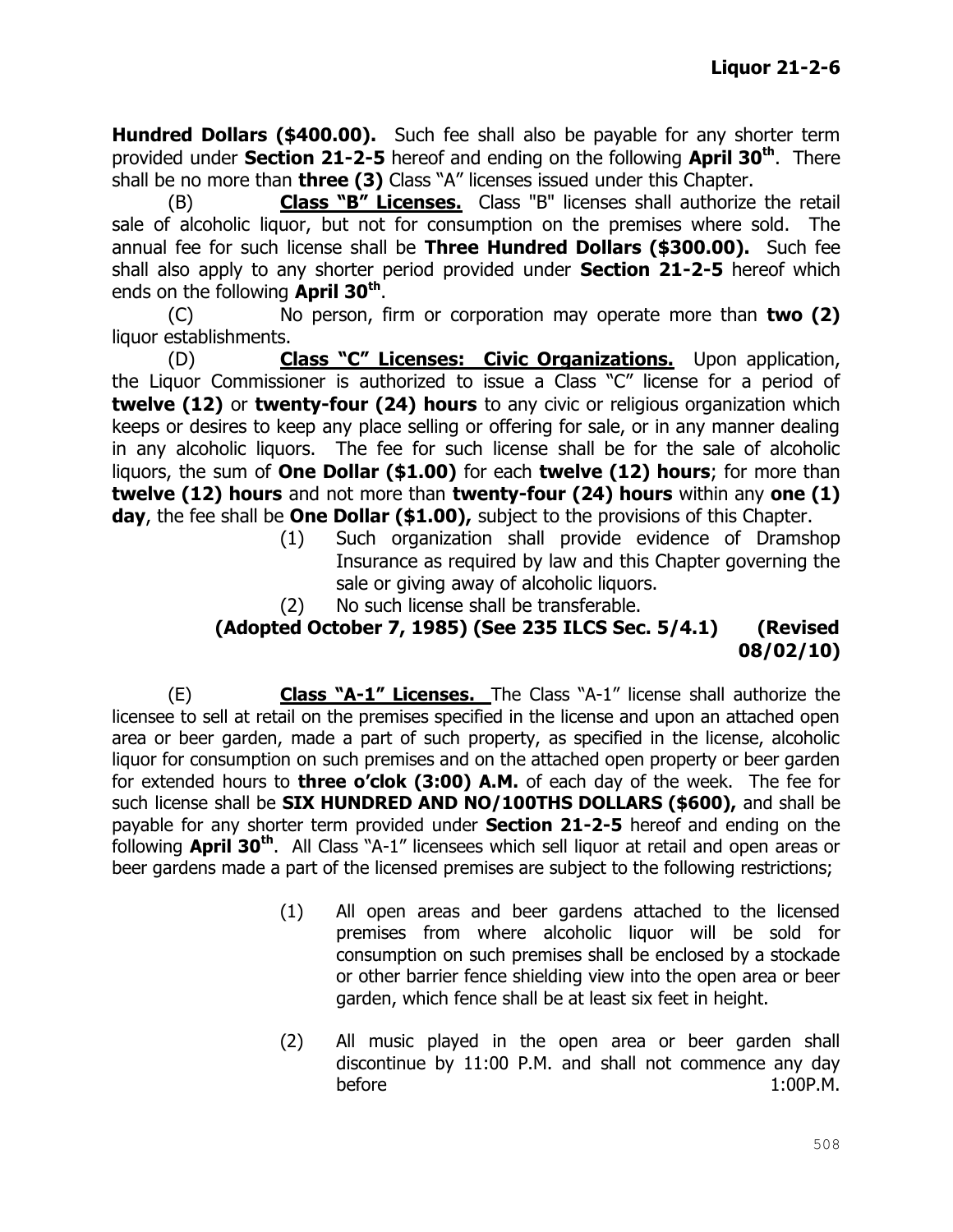(3) Any outdoor speakers providing music to the open area or beer garden shall be shut off at 11:00 P.M.

# **(Revised 02/03/14)**

**21-2-7 NATURE OF LICENSE.** A license issued under this Chapter shall be purely a personal privilege, good for not to exceed **one (1) year** after issued unless sooner revoked as in this Chapter authorized and provided, and shall not constitute property nor shall it be subject to attachment, garnishment or execution; nor shall it be alienable or transferable, voluntarily or involuntarily, or subject to being encumbered or hypothecated. Such license shall not descend by the laws of testate or intestate devolution, but it shall cease upon the death of the licensee, provided that executors and administrators of any estate of the deceased licensee and the trustees of any insolvent or bankrupt licensee, when such estate consists in part of alcoholic liquor, may continue the business of the sale of alcoholic liquor under the order of the court having jurisdiction of such estate and may exercise the privileges of such deceased, insolvent, or bankrupt licensee after the death of such decedent or such insolvency or bankruptcy until the expiration of such license, but not longer than **six (6) months** after the death, bankruptcy or insolvency of such licensee. **(See 235 ILCS Sec. 5/6-1) (See Attorney General's Report No. 703; 01-08-48)**

# **21-2-8 LIMITATION OF LICENSES.**

(A) **Annexing License Holders.** The restrictions contained in this Chapter shall in no way affect taverns and other business(es) holding retail liquor licenses, duly licensed by the County, which are located in the territory annexed to the municipality. Licenses may be issued to them or renewed by the duly constituted authorities upon annexation; provided that thereafter, all of the restrictions and contingencies contained herein shall apply.

(B) **Destroyed or Damaged Business.** No license shall be held in existence by the mere payment of fees by any person, firm or corporation for a period longer than **ninety (90) days** without a tavern or liquor business for the same being in complete and full operation. However, if a tavern or liquor business has been destroyed or damaged by fire or act of God and cannot be rebuilt or repaired within the **ninety (90) day period,** then, in that event, the Mayor shall extend the period of time for which a liquor license may be held by the mere payment of fees without the tavern or liquor business being in full and complete operation for an additional **ninety (90) days.**

If either of the above stated periods of time passes without the particular tavern or liquor business returning to complete and full operation, the license for that particular business shall expire and not be subject to renewal, unless all other requirements of this Chapter shall have been met. **(See 235 ILCS Sec. 5/4-1)**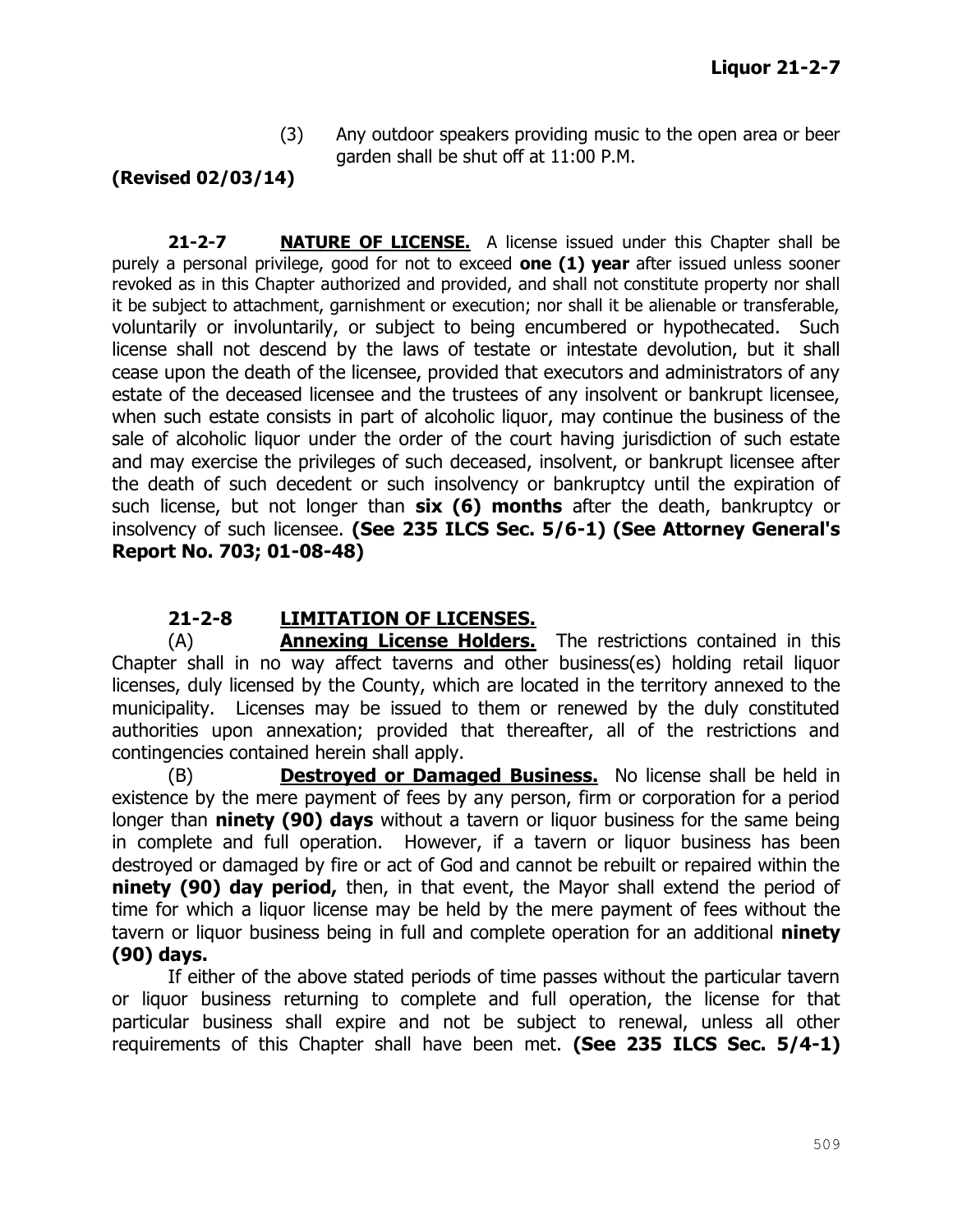**21-2-9 DRAMSHOP INSURANCE.** No license shall be issued hereunder unless the applicant shall file with the application a certificate by an insurance company authorized to do business in the State of Illinois, certifying that the applicant has the following minimum coverages:

| (A) | <b>Bodily Injury Liability.</b>             | \$45,000 each occurrence |
|-----|---------------------------------------------|--------------------------|
| (B) | <b>Property Damage:</b>                     | \$45,000 each occurrence |
| (C) | <b>Means of Support or Loss of Society:</b> | \$55,000 each occurrence |

(D) **Combined Single Limit.** In lieu of individual insurance coverage listed in subsections (A), (B) and (C) of this Section, the applicant may provide a combined single limit policy in the amount of **Three Hundred Thousand Dollars (\$300,000.00)**.

**(See 235 ILCS Sec. 5/1-3.17-1 and 235 ILCS Sec. 5/5-1(e))**

**21-2-10 DISPLAY OF LICENSE.** Every licensee under this Chapter shall cause his license to be framed and hung in plain view in a conspicuous place on the licensed premises. **(See 235 ILCS Sec. 5/6-24)**

**21-2-11 RECORD OF LICENSES.** The Mayor shall keep a complete record of all licenses issued by him and shall supply the Clerk, Treasurer and Chief of Police a copy of the same. Upon issuance or revocation of a license, the Mayor shall give written notice to these same officers within **forty-eight (48) hours. (See 235 ILCS Sec.5/4-1)**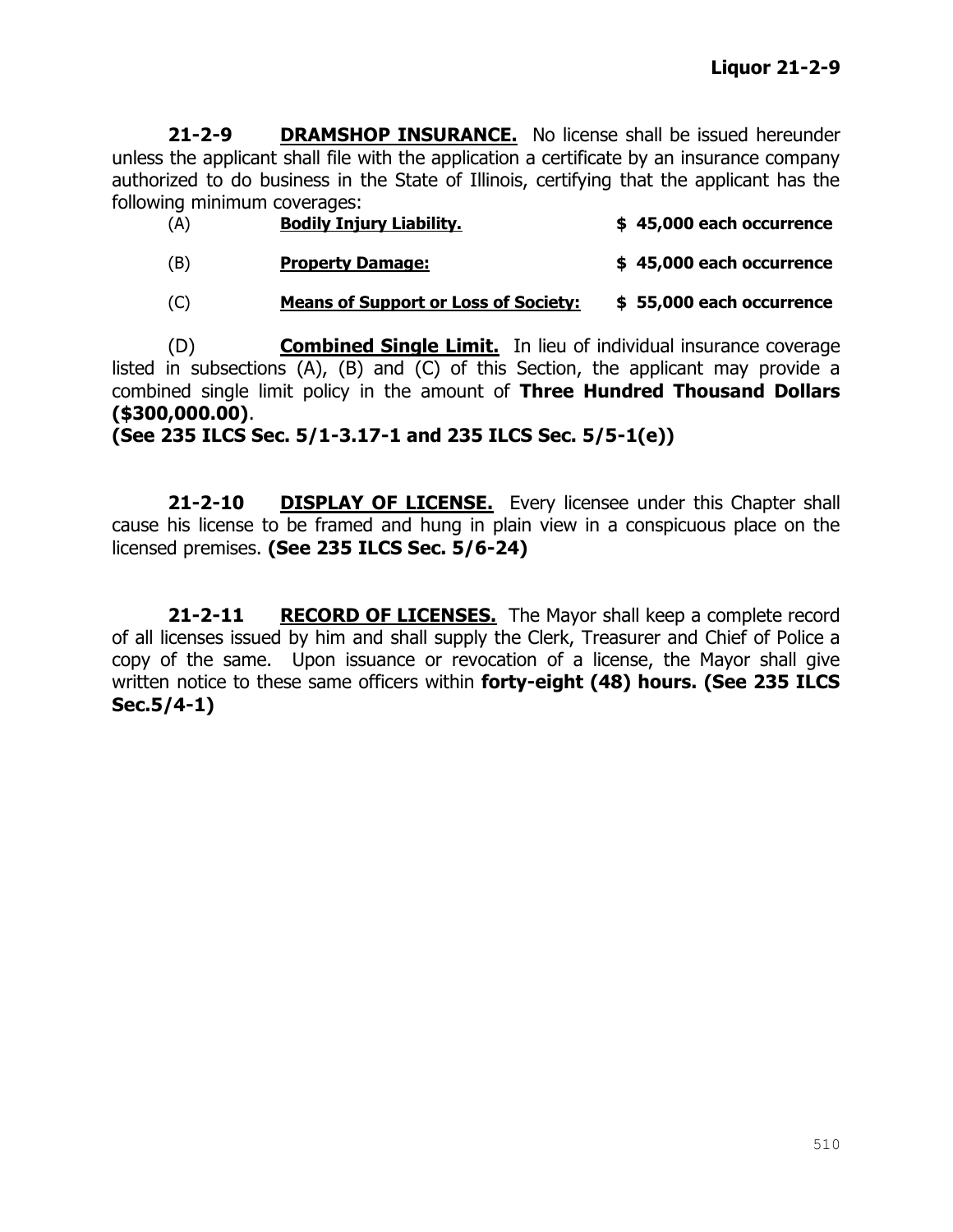### **ARTICLE III - REGULATIONS**

**21-3-1 HOURS.** It shall be unlawful for Class "A" licensees to sell or offer for sale at retail, any alcoholic liquor in the Village between the hours of **two o'clock (2:00) A.M.** and **six o'clock (6:00) A.M.** on Monday through Saturday and no tavern shall be open on Sunday from **two o'clock (2:00) A.M.** to **one o'clock (1:00) P.M.**

It shall be unlawful for Class "A-1" licensees to sell or offer for sale at retail, any alcoholic liquor in the Village between the hours of **three o'clock (3:00) A.M.** and **six o'clock (6:00) A.M.** on Monday through Saturday, and no class "A-1" licensees shall be open on Sunday form **three o'clock (3:00) A.M.** to **eleven o'clock (11:00) A.M.**

All Class "B" licensees shall be permitted to sell during normal business or working hours.

It shall be unlawful to keep open for business or to admit the public to any premises in or on which alcoholic liquor is sold at retail during the hours within which the sale of alcoholic liquor is prohibited.

The times referred to above shall mean Daylight Savings Time when the same is in effect in the Village and upon cessation of Daylight Savings Time, shall mean Central Standard Time.

A restaurant may be kept open after these hours, but no alcoholic liquor may be sold or consumed by the public.

All patrons or customers shall leave the premises at the specified closing time and shall not remain on the premises thereafter. **(See 235 ILCS Sec. 5/4-1) (Revised 04/07/14)**

### **21-3-2 HAPPY HOUR RESTRICTIONS.**

(A) All retail licensees shall maintain a schedule of the prices charged for all drinks of alcoholic liquor to be served and consumed on the licensed premises or in any room or part thereof. Whenever a hotel or multi-use establishment which holds a valid retailer's license operates on its premises more than one establishment at which drinks of alcoholic liquor are sold at retail, the hotel or multi-use establishment shall maintain at each such establishment a separate schedule of the prices charged for such drinks at the establishment.

- (B) No retail licensee or employee or agent of such licensee shall:
	- (1) Sell more than one (1) drink of alcoholic liquor for the price of one (1) drink of alcoholic liquor;
	- (2) Sell, offer to sell or serve to any person an unlimited number of drinks of alcoholic liquor during any set period of time for a fixed price, except at private functions not open to the general public;
	- (3) Sell, offer to sell or serve any drink of alcoholic liquor to any person on any one date at a reduced price other than that charged other purchasers of drinks on that day where such reduced price is a promotion to encourage consumption of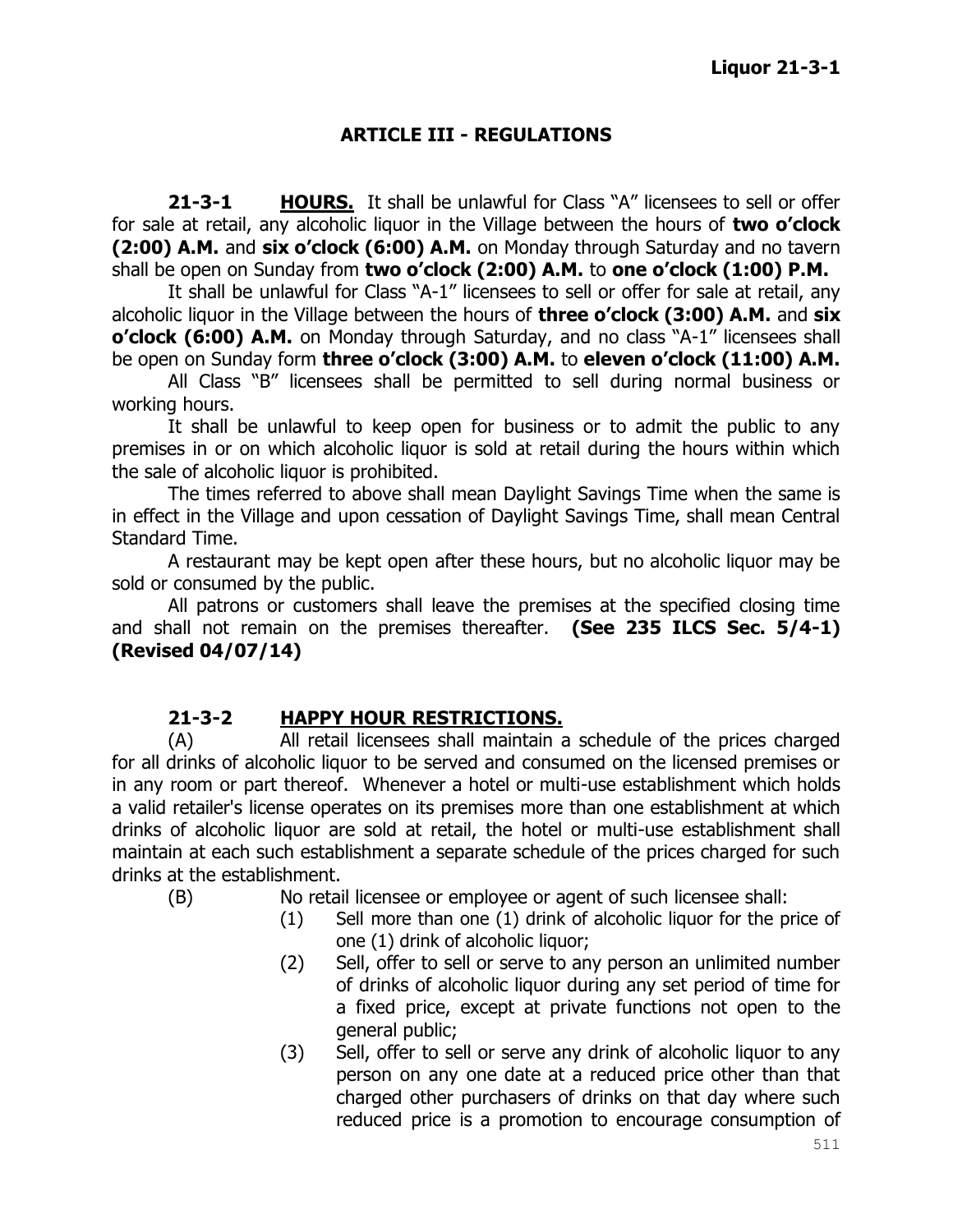alcoholic liquor, except as authorized in subsection C(7) of this Section.

- (4) Increase the volume of alcoholic liquor contained in a drink, or the size of a drink of alcoholic liquor, without increasing proportionately the price regularly charged for the drink on that day;
- (5) Encourage or permit, on the licensed premises, any game or contest which involves drinking alcoholic liquor or the awarding of drinks of alcoholic liquor as prizes for such game or contest on the licensed premises; or
- (6) Advertise or promote in any way, whether on or off the licenses premises, any of the practices prohibited under paragraphs (1) through (5).

(C) Nothing in subsection B shall be construed to prohibit a licensee from:

- (1) Offering free food or entertainment at any time;
- (2) Including drinks or alcoholic liquor as part of a meal package;
- (3) Including drinks of alcoholic liquor as part of a hotel package;
- (4) Negotiating drinks of alcoholic liquor as part of a contract between a hotel or multi-use establishment and another group for the holding of any function, meeting, convention or trade show;
- (5) Providing room service to persons renting rooms at a hotel;
- (6) Selling pitchers (or the equivalent, including but not limited to buckets), carafes, or bottles of alcoholic liquor which are customarily sold in such manner and delivered to **two (2)** or more persons at one time; or (7) Increasing prices of drinks of alcoholic liquor in lieu of, in whole, or in part, a cover charge to offset the cost of special entertainment not regularly scheduled.

(D) A violation of this Section shall be grounds for suspension or revocation of the retailer's license as provided by Article IV of this Code. **(See 235 ILCS Sec. 5/6-28) (Revised 05/03/16; 2016-VOD-004)**

**21-3-3 PROHIBITED LOCATIONS.** No license shall be issued for the sale of any alcoholic liquor at retail within **one hundred feet (100')** of any church, school (other than an institution of higher learning), hospital, home for the aged or indigent persons, or for veterans, their spouses or children or any military or naval station; provided, that this prohibition shall not apply to hotels offering restaurant service, regularly organized clubs or to restaurants, food shops, or other places where the sale of alcoholic liquors is not the principal business carried on if such place of business so exempted shall have been established for such purposes prior to the taking effect of this Chapter; nor to the renewal of a license for the sale at retail of alcoholic liquor on the premises within **one hundred feet (100')** of any church or school where such church or school has been established within such **one hundred feet (100')**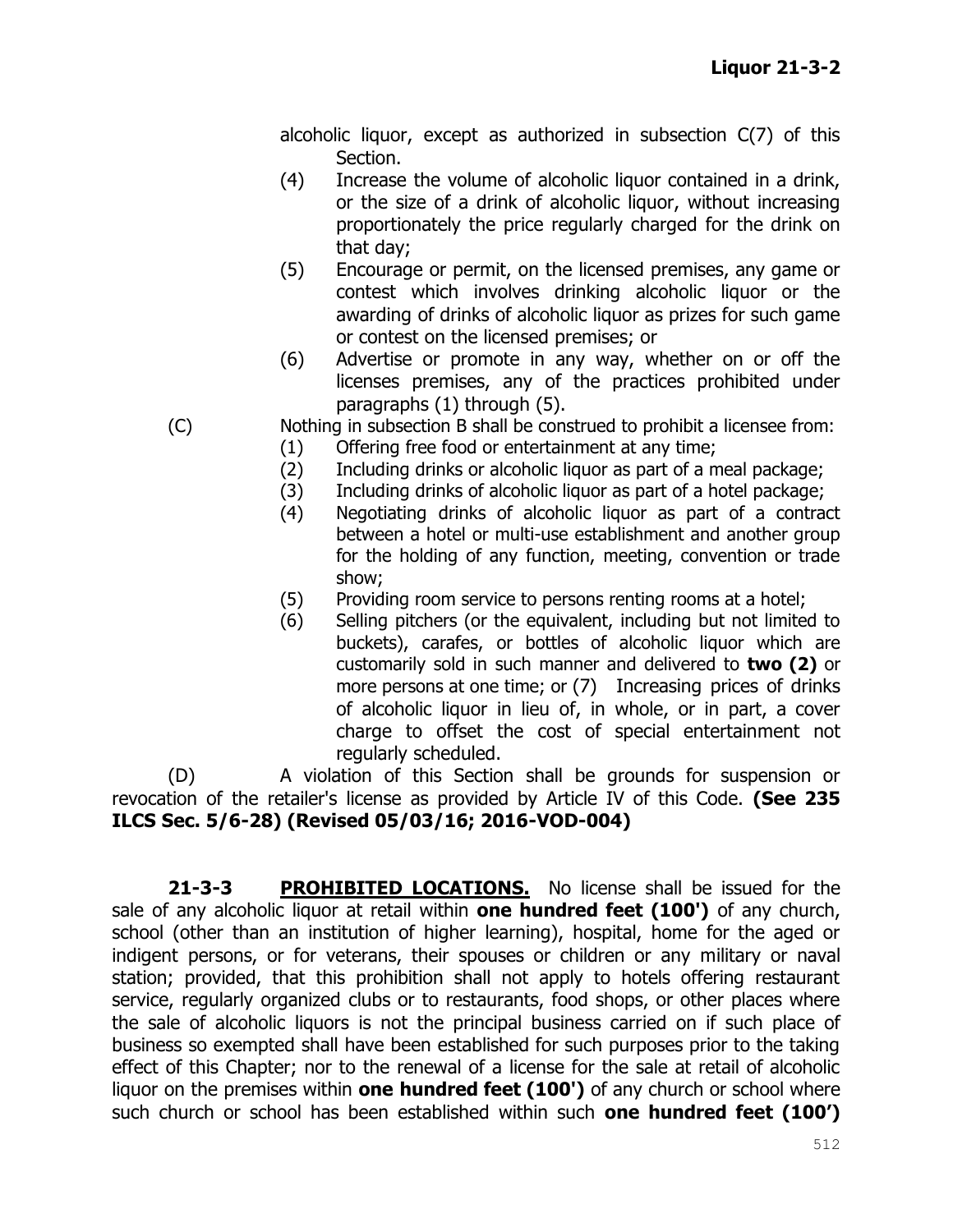since the issuance of the original license. In the case of a church, the distance of **one hundred feet (100')** shall be measured to the nearest part of any building used for worship services or educational programs and not to property boundaries.

Nothing in this Section shall prohibit the issuance of a license to a church or private school to sell at retail alcoholic liquor if any such sales are limited to periods when groups are assembled on the premises solely for the promotion of some common object other than the sale or consumption of alcoholic liquors. **(See 235 ILCS Sec. 5/6-11)**

**21-3-4 CHANGE OF LOCATION.** A retail liquor dealer's license shall permit the sale of alcoholic liquor only on the premises described in the application and license. Such location may be changed only upon the written permit to make such change issued by the Mayor. No change of location shall be permitted unless the proposed new location is a proper one for the retail sale of alcoholic liquor under the law of this state and the Code of this municipality. **(See 235 ILCS Sec- 5/7-14)**

**21-3-5 STORES SELLING SCHOOL SUPPLIES, LUNCHES, ETC.** No license shall be issued to any person for the sale at retail of any alcoholic liquor at any store or other place of business where the majority of customers are minors of school age or where the principal business transacted consists of school books, school supplies, food, lunches, or drinks for such minors. **(See 235 ILCS Sec. 5/6-12)**

**21-3-6 TRANSPORTING, ETC., IN MOTOR VEHICLES.** No person shall, within this municipality, transport, carry, possess, or have any alcoholic liquor in, upon, or about any motor vehicle in or on any public street, alley or place, except in the original package and with the seal unbroken.

**21-3-7 OPEN LIQUOR - CUP-TO-GO PROHIBITED.** The licensee shall not knowingly permit any person to leave his premises with open liquor or in a **"cupto-go".**

**21-3-8 LIQUOR IN VEHICLES; UNDERAGE.** The presence in a vehicle other than a public vehicle of any alcoholic liquor shall be prima facie evidence that it is in the possession of and is being carried by all persons occupying such vehicle at the time of which such alcoholic liquor is found, except under the following circumstances:

(A) If such liquor is found on the person of one of the occupants therein; or

(B) If such vehicle contains at least one occupant over **twenty-one (21) years of age.**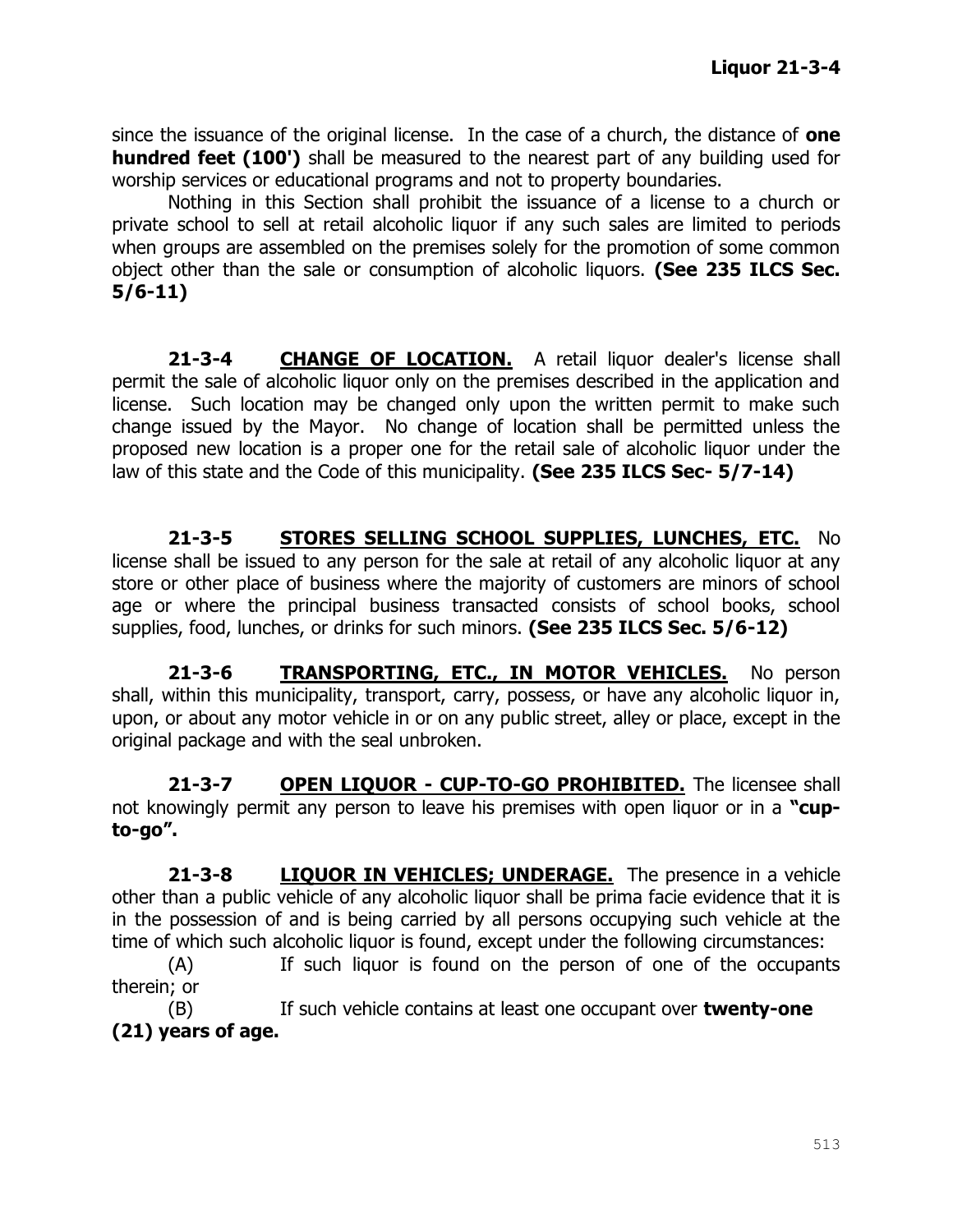**21-3-9 RESTRICTED RESIDENTIAL AREAS.** It shall be unlawful to establish a retail liquor business within the municipality in violation of the restrictions of the Zoning Code. **(See Chapter 40 of the Revised Code)**

**21-3-10 ELECTION DAYS.** All such licensees may sell alcoholic liquor at retail, by the drink or in the original package for consumption either on or off the premises licensed on the day of any national, state, county or municipal election, including primary elections during the hours the polls are open within the political area in which such election is being held and on Sundays; subject to all the remaining terms, conditions and opening hours and closing hours as set forth in this Chapter.

**21-3-11 UNLAWFUL ACTS.** It shall be unlawful for any person to do or commit any of the following acts within the Village, to-wit:

(A) Drink any alcoholic liquors on any public street, alley, sidewalk, or other public way without special permission granted by the Mayor.

(B) Drink any alcoholic liquors in any public park, except with the permission of the Mayor.

(C) Drink any alcoholic liquors on any private property without permission of an owner thereof.

(D) Appear on or in any public street, alley, sidewalk or other public place, including parks and recreation areas, in an intoxicated condition.

**21-3-12 UNLAWFUL ENTERTAINMENT.** No licensee, his agent, servant or employee shall permit or allow any lewd or lascivious act or any topless and/or bottomless employee and/or employees **[topless being defined as naked and substantially without clothing or covering of the body from the waist to the neckline and bottomless being defined as naked and substantially without clothing or covering of the body from the waist downward],** or entertainment to be performed within the licensed premises by an entertainer employed therein, or by any employee or guest.

Nor shall any licensee, his agent, servant or employee permit or allow any employee or guest or any other person whomever to solicit or encourage the purchasing of any alcoholic liquor or beverage of any description, or the giving of any gratuity or gift by any patron or guest to or for the benefit of such employee or guest.

The following kinds of conduct on premises in this municipality licensed to sell alcoholic liquor are prohibited:

(A) The performance of acts or simulated acts of sexual intercourse, masturbation, sodomy, bestiality, oral copulation, flagellation or any sexual acts;

(B) The actual or simulated exhibition, touching, caressing, or fondling of the breasts, buttocks, pubic hair, anus, vulva, or genitals;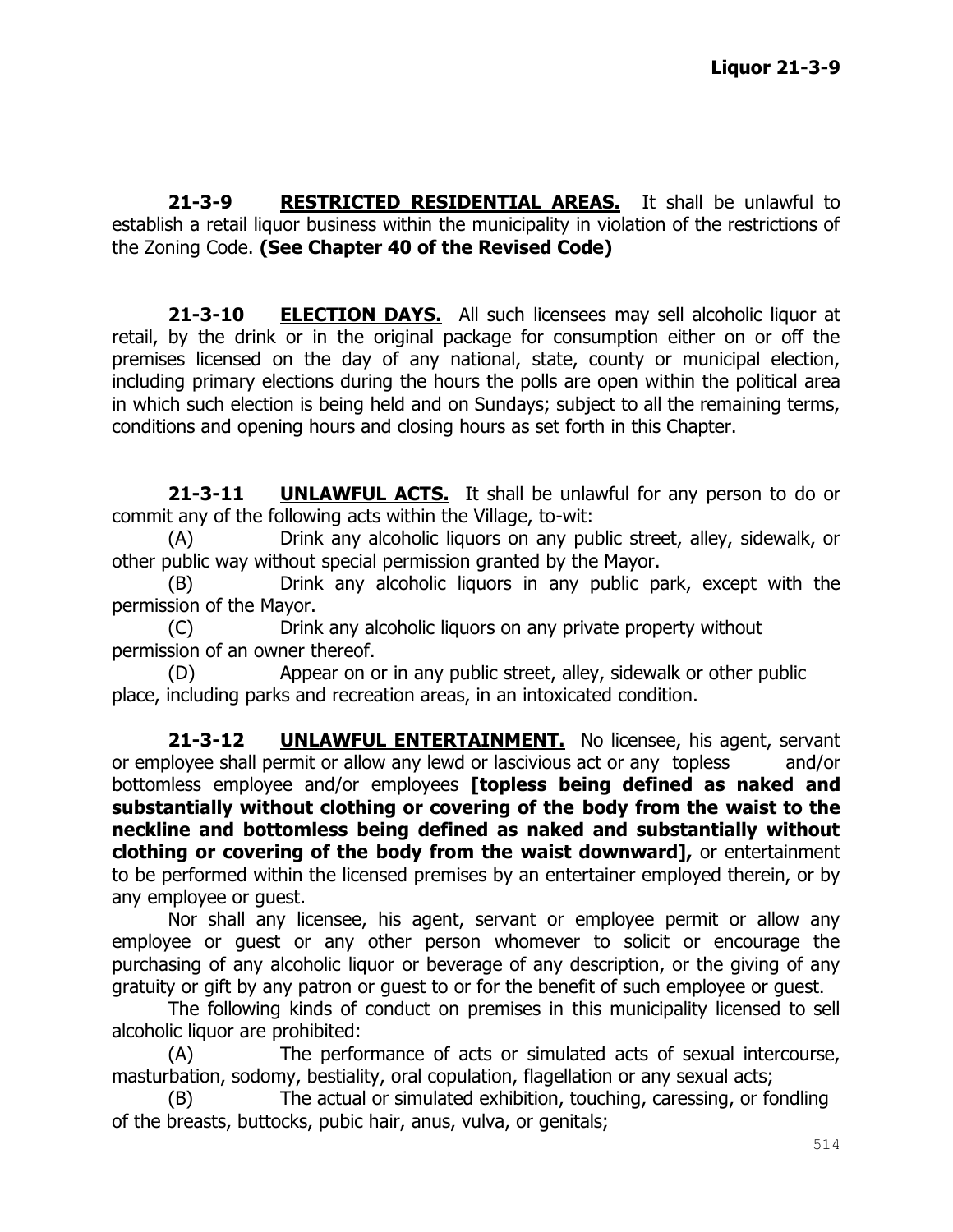(C) The actual or simulated displaying of the breasts, buttocks, pubic hair, anus, vulva, or genitals;

(D) The permitting by a licensee of any person to remain in or upon the licensed premises who exposes to view any portion of his or her breasts, buttocks, genitals, vulva, or anus;

(E) The displaying of films or pictures depicting acts, a live performance of which are prohibited by the regulations quoted above.

**21-3-13 SANITARY CONDITIONS.** All premises used for the retail sale of alcoholic liquor or for the storage of such liquor for such sale shall be kept in a clean and sanitary condition, and shall be kept in full compliance with the codes regulating the condition of the premises used for the storage or sale of food for human consumption. **(See 410 ILCS Sec. 650/1, et seq.)**

**21-3-14 DISEASED EMPLOYEES.** It shall be unlawful to employ in any premises used for the retail sale of alcoholic liquor, any person who is afflicted with or who is a carrier of any contagious disease, infectious or venereal disease; and it shall be unlawful for any person who is afflicted with or a carrier of any such disease to work in or about any premises or to engage in any way in the handling, preparation or distribution of such liquor. **(See 410 ILCS Sec. 650/10)**

**21-3-15 HEALTH PERMIT.** Every licensee of premises used for the retail sale of prepared food or of foodstuffs, or who utilizes a portion of the premises, used for the retail sale of alcoholic liquor, for the cooking or preparing of food, shall obtain an Illinois Food Managers Certificate issued from the Illinois Department of Health, and shall further adhere to the rules and regulations prescribed by the said Department. **(Revised January 21, 1980)**

**21-3-16 PEDDLING.** It shall be unlawful to peddle alcoholic liquor in this municipality. **(See 235 ILCS Sec. 5/4-1)**

**21-3-17 GAMBLING/VIDEO GAMING.** It is unlawful to keep, place, maintain, or operate any gambling device or instrument in and upon the premises used or occupied as a place where alcoholic liquor is sold or given away, except as provided pursuant to the Illinois Video Gaming Act (230 ILCS 40/1, et seq.). It shall be unlawful for any licensee, or his agent and/or employee, to give or award a cash prize or equivalent to any person playing any devices or machines defined as a coin-operated amusement device, unless licensed to do so under the Illinois Video Gaming Act. There is hereby imposed upon the licensee of each premises used or occupied as a place where alcoholic liquor is sold and licensed under the Village Liquor Ordinance a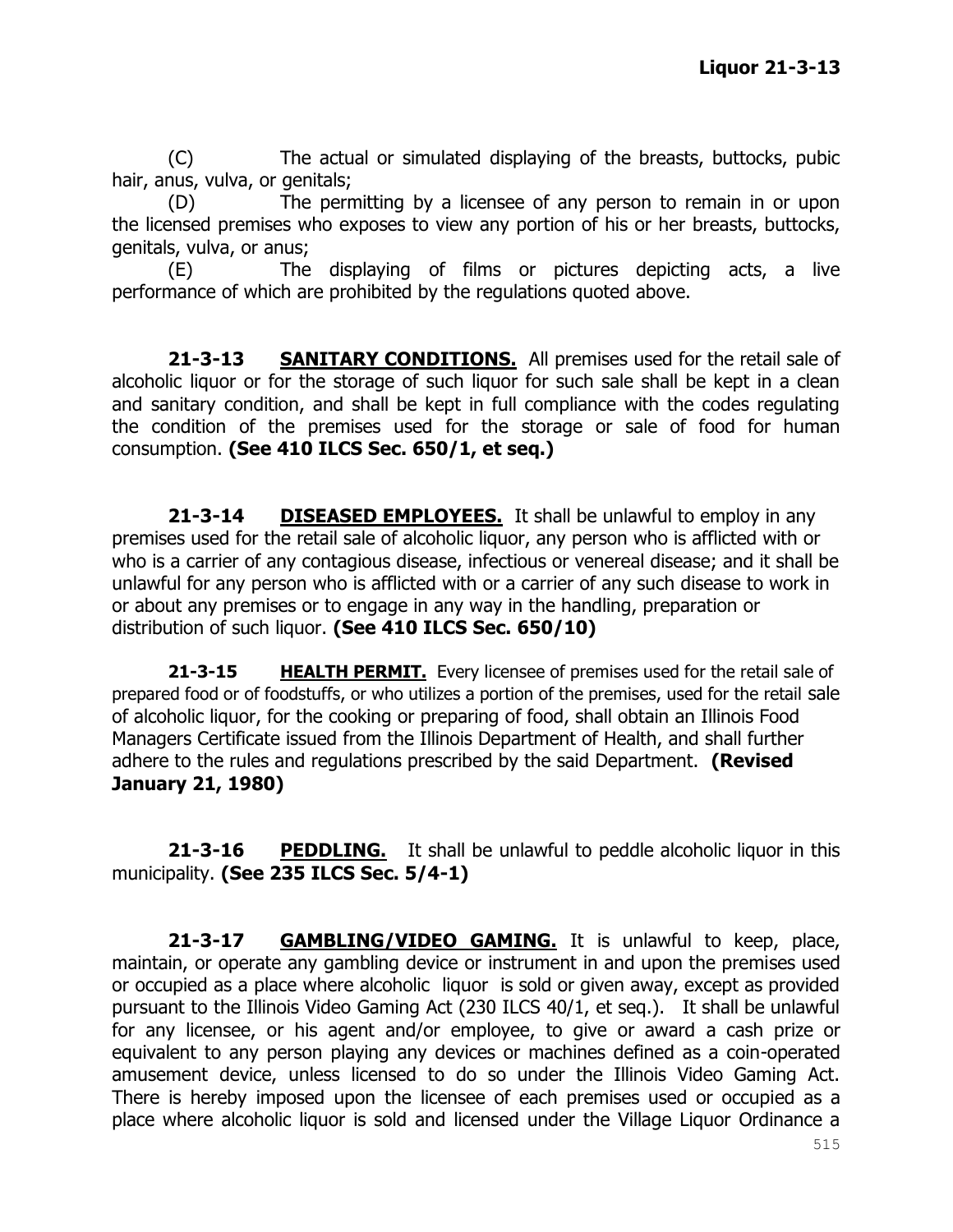video gaming fee of \$25.00 per year for each video gaming machine lawfully operated in each such premises, which fee shall be due and payable by the licensee before commencement of operation of any video gaming machine. The local Liquor Control Commissioner shall have the power to suspend or revoke the license of any licensee under the Village of Dawson Liquor Ordinance or to levy fines in accordance with Section 21-4-10 of this Code for non-payment of the video gaming fee for any video gaming machine operated in any premises used or occupied where alcoholic liquor is sold. **(Revised 10/07/13)**

**21-3-18 DISORDERLY HOUSE.** Any person licensed under this Chapter shall not suffer or permit any disorder, drunkenness, quarreling, fighting, unlawful games, or riotous or disorderly conduct in any house or premises kept or occupied by him for the sale of liquor. **(See 235 ILCS Sec. 5/4-1)**

**21-3-19 PROHIBITED SALES - GENERALLY.** No licensee, nor any officer, associate, member, representative, agent or employee of such licensee shall sell, give or deliver alcoholic liquor to any person under the age of **twenty-one (21) years,** or to any intoxicated person or to any person known by him to be a habitual drunkard, spendthrift, insane, or mentally ill. No person, after purchasing or otherwise obtaining alcoholic liquor shall sell, give or deliver such alcoholic liquor to another person under the age of **twenty-one (21) years,** except in the performance of a religious ceremony or service. **(See 235 ILCS Sec- 5/6-16)**

**21-3-20 PERSONS SELLING LIQUOR.** It shall be unlawful for any person under the age of **eighteen (18) years** to attend any bar or to sell, draw, pour or mix any alcoholic liquor in any licensed retail premises. **(See 235 ILCS Sec. 5/4- 1)**

**21-3-21 UNDERAGED; ENTRY ON LICENSED PREMISES.** It shall be unlawful for any person under the age of **twenty-one (21) years** to enter upon premises where alcoholic liquors, spirits, beer or wine are sold by the holder of a Class "A" or a Class "B" license unless accompanied by a parent or legal guardian. No holder of a Class "A" or Class "B" license, nor any officer, associate, member, representative, agent or employee of such licensee shall permit any person under the age of **twenty-one (21) years** not accompanied by a parent or legal guardian to enter the licensed premises. For the purpose of preventing the violation of this section, any holder of a Class "A" or a Class "B" license, or his agent or employee, may refuse to permit entry onto the licensed premises of any person under the age of **twenty-one (21) years** who is unable to produce adequate written evidence of the fact that the person accompanying such person under the age of **twenty-one (21) years** is that person's parent or legal guardian. **(See 235 ILCS Sec- 5/4-1)**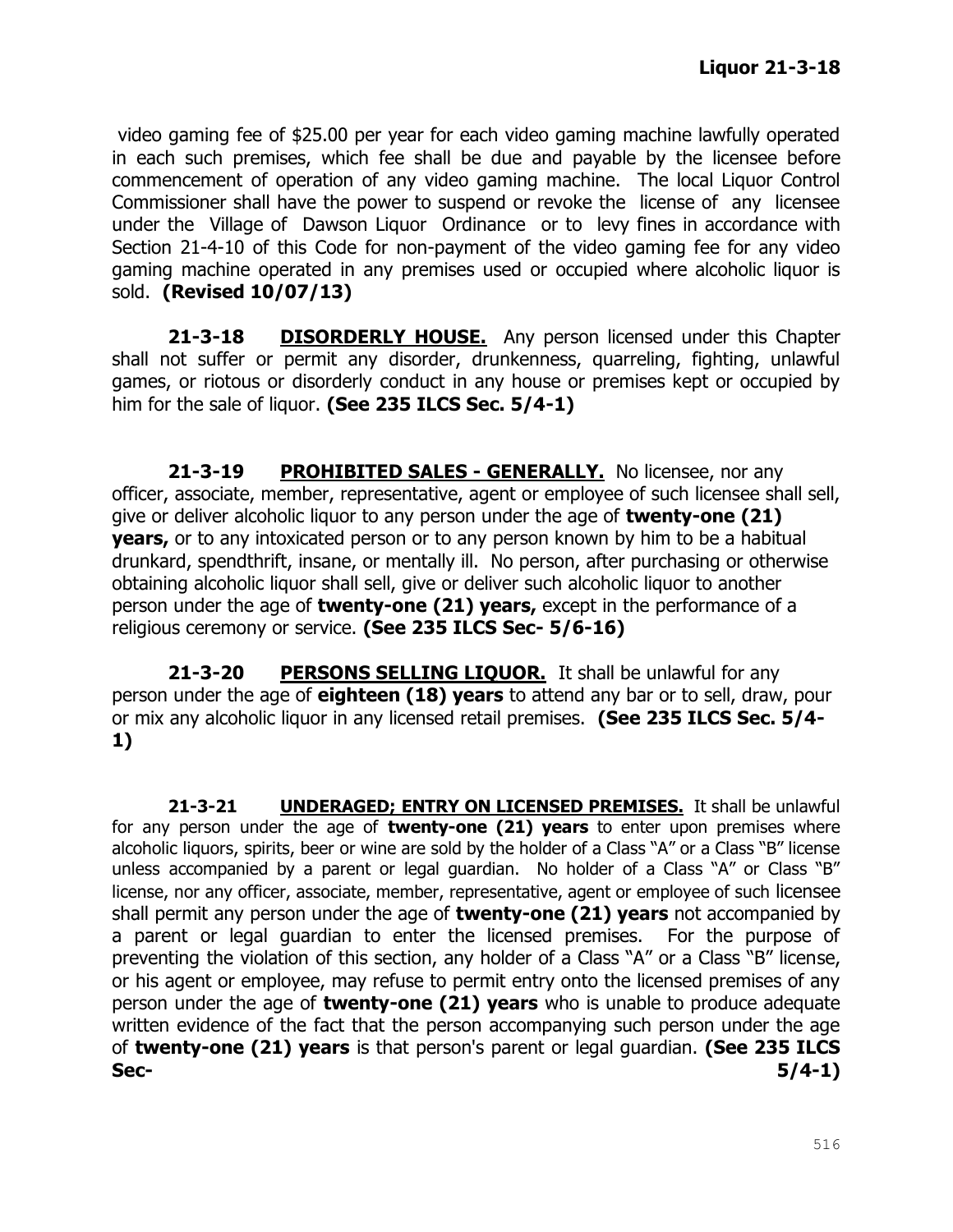21-3-22 **UNLAWFUL PURCHASE OF LIQUOR.** Any person to whom the sale, gift or delivery of any alcoholic liquor is prohibited because of age shall not purchase or accept a gift of such alcoholic liquor or have such alcoholic liquor in his possession. **(See 235 ILCS Sec. 5/6-20)**

**21-3-23 IDENTIFICATION REQUIRED.** If a licensee or his agents or employees believe or have reason to believe that a sale or delivery of any alcoholic liquor is prohibited because of the age of the prospective recipient, he shall, before making such sale or delivery, demand presentation of some form of positive identification, containing proof of age, issued by a public officer in the performance of his official duties.

Proof that the defendant/licensee or his employees or agent demanded, was shown, and reasonably relied upon such written evidence in any transaction forbidden by this section is competent evidence and may be considered in any criminal prosecution therefor or in any proceedings for the suspension or revocation of any license based thereon. **(See 235 ILCS Sec. 5/6-20)**

**21-3-24 TRANSFER OF IDENTIFICATION CARD.** No person shall transfer, alter or deface such an identification card; use the identification card of another; carry or use a false or forged identification card; or obtain an identification card by means of false information. No person shall purchase, accept delivery, or have possession of alcoholic liquor in violation of this Chapter. The consumption of alcoholic liquor by any person under the age of **twenty-one (21) years** is forbidden. **(See 235 ILCS Sec. 5/6-20)**

**21-3-25 POSTING WARNING.** In every licensed business where alcoholic liquor is sold, there shall be displayed at all times in a prominent place, a printed card which shall be supplied by the Municipal Clerk, and which shall read as follows:

#### **UNDERAGE LIQUOR WARNING**

**"YOU ARE SUBJECT TO A FINE UP TO \$750 UNDER THE ORDINANCES OF THIS MUNICIPALITY IF YOU PURCHASE ALCOHOLIC LIQUOR OR MISREPRESENT YOUR AGE FOR THE PURPOSE OF PURCHASING OR OBTAINING ALCOHOLIC LIQUOR."**

**21-3-26 EXCLUSIONARY PROVISION.** The possession and dispensing or consumption by an underaged person of alcoholic liquor in the performance of a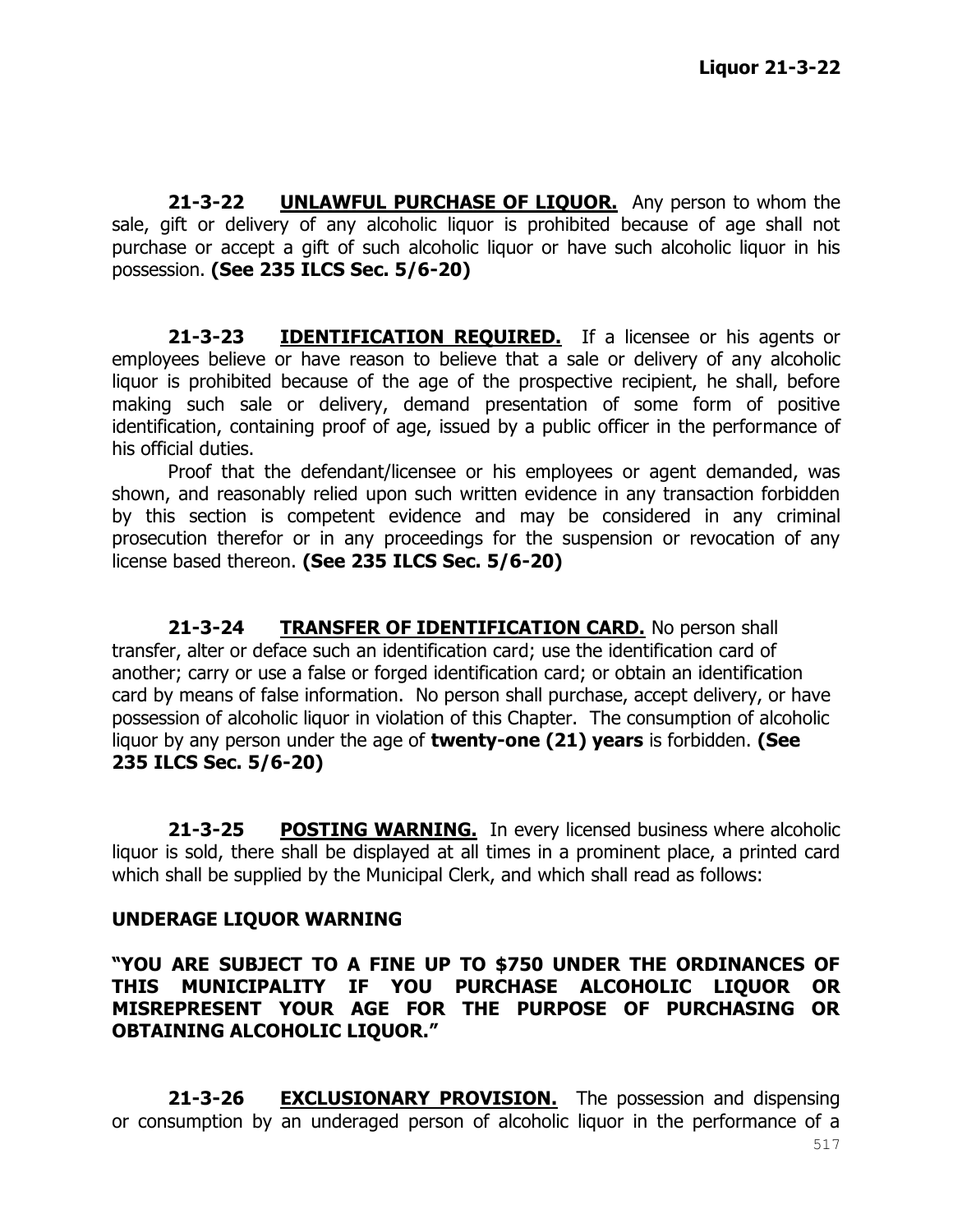religious service or ceremony, or the consumption by an underaged person under the direct supervision and approval of the parent or parents of such underaged person in the privacy of a home is not prohibited by this Chapter. **(See 235 ILCS Sec. 5/6-20)**

**21-3-27 INSPECTIONS.** It shall be unlawful to refuse to grant admittance to the premises for which a license has been issued at any time upon the verbal request of the Chief of Police, any police officer, or the Liquor Commissioner for the purpose of making an inspection of such premises or any part thereof. **(See 235 ILCS Sec- 5/4- 4)**

**21-3-28 BOOKS AND RECORDS---AVAILABLE UPON REASONABLE NOTICE AND MAINTAINED IN STATE RECORDS.** It shall be the duty of every retail licensee to make books and records available upon reasonable notice for the purpose of investigation and control by the Mayor having jurisdiction over the licensee. Such books and records need not be maintained on the licensed premises, but must be maintained in the State of Illinois. **(See 235 ILCS Sec. 5/6-10)**

**21-3-29 RESTRICTIONS ON LICENSEE.** In addition to the restrictions on licensing, the holder of a license is subject to the following restrictions:

(A) It is unlawful for any licensee to accept, receive or borrow money or anything of value directly or indirectly from any manufacturer or distributor of alcoholic liquor. **(See 235 ILCS Sec. 5/6-5)**

(B) No licensee licensed under the provisions of this Code shall deny or permit his agents or employees to deny any person the full and equal enjoyment of the accommodations, advantages, facilities and privileges of any premises in which alcoholic liquors are authorized to be sold subject only to the conditions and limitations established by law and applicable alike to all citizens. **(See 235 ILCS Sec. 5/6-17)**

(C) No licensee shall sell liquor to any persons on credit, or in payment for services rendered but this does not apply to clubs and hotels and liquor purchased for consumption off the premises. **(See 235 ILCS Sec. 5/6-19)**

(D) No licensee shall fill or refill in whole or in part any original package of alcohol with the same or other liquor and no liquor shall be sold except in original packages. **(See 235 ILCS Sec. 5/6-22)**

(E) No alcoholic liquor shall be sold or delivered in any building belonging to or under the control of a municipality except in connection with the operation of an established food service facility or at a site specifically provided for in the Act and where dram shop insurance coverage is provided. **(See 235 ILCS Sec. 5/6-15)**

(F) An established place of business is a prerequisite to the issuance of a license. Revocation of a license when a licensee ceases to operate the business before the license expires is within the authority of the commissioner on the grounds of nonuse. **(See Goode V. Thomas 31 Ill. App. 3d 674, 1975)**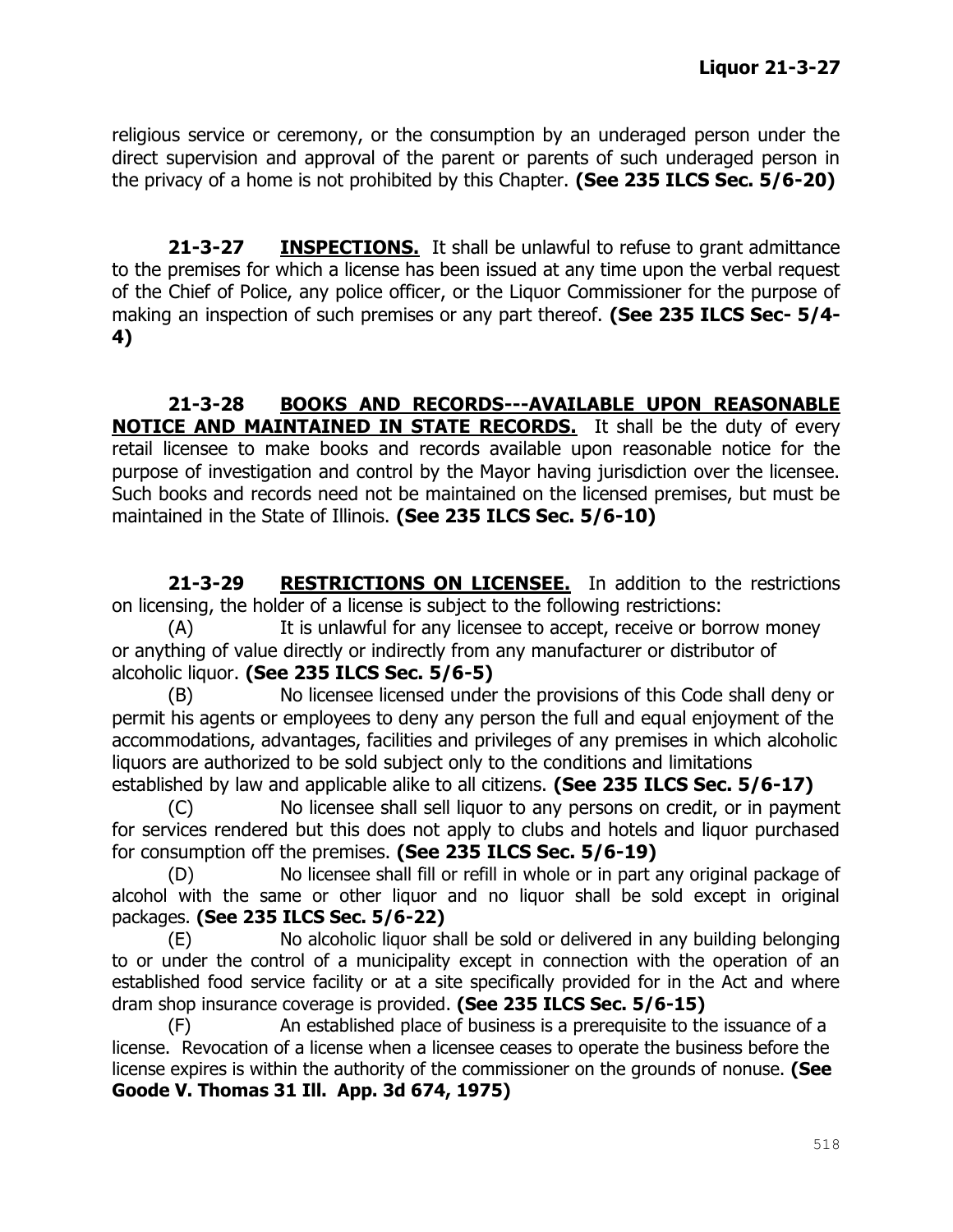**21-3-30 SELLING FALSE IDENTIFICATION.** Any person who sells, gives, or furnishes to any person under the age of **twenty-one (21) years** any false or fraudulent written, printed, or photostatic evidence of the age and identity of such person or who sells, gives or furnishes to any person under the age of **twenty-one (21) years**  evidence of age and identification of any other person is guilty of violating this Code. **(See 235 ILCS Sec. 5/6-16)**

**21-3-31 FALSE IDENTIFICATION.** Any person under the age of **twentyone (21) years** who presents or offers to any licensee, his agent or employee, any written, printed or photostatic evidence of age and identity which is false, fraudulent, or not actually his own for the purpose of ordering, purchasing, attempting to purchase or otherwise procuring or attempting to procure, the serving of any alcoholic beverage, or who has in his possession any false or fraudulent, written, printed, or photostatic evidence of age and identity, is guilty of violating this Code. **(See 235 ILCS Sec. 5/6-16)**

**21-3-32 UNDERAGED DRINKING ON STREETS.** Any person under the age of **twenty-one (21) years** who has any alcoholic beverage in his possession on any street or highway or in any public place, or in any place open to the public is guilty of violating this Code. This section does not apply to possession by a person under the age of **twenty-one (21) years** making a delivery of an alcoholic beverage in pursuance of the order of his or her parent or in pursuance of his or her employment. **(See 235 ILCS Sec. 5/6-16)**

**21-3-33 RESIDENTIAL DRINKING.** Any person shall be guilty of a violation of this Code where he or she knowingly permits a gathering at a residence which he or she occupies of **two (2) or more persons** where any one or more of the persons is under **twenty-one (21) years** of age and the following factors also apply:

(A) the person occupying the residence knows that any such person under the age of **twenty-one (21)** is in possession of or is consuming any alcoholic beverage; and

(B) the possession or consumption of the alcohol by the person under **twenty-one (21)** is not otherwise permitted by this Code and

(C) the person occupying the residence knows that the person under the age of **twenty-one (21)** leaves the residence in an intoxicated condition.

For the purposes of this section where the residence has an owner and a tenant or lessee, there is a rebuttable presumption that the residence is occupied only by the tenant or lessee. **(See 235 ILCS Sec. 5/6-16)**

**21-3-34 RENTING HOTEL ROOMS FOR DRINKING.** Any person who rents a hotel or motel room from the proprietor or agent thereof for the purpose of or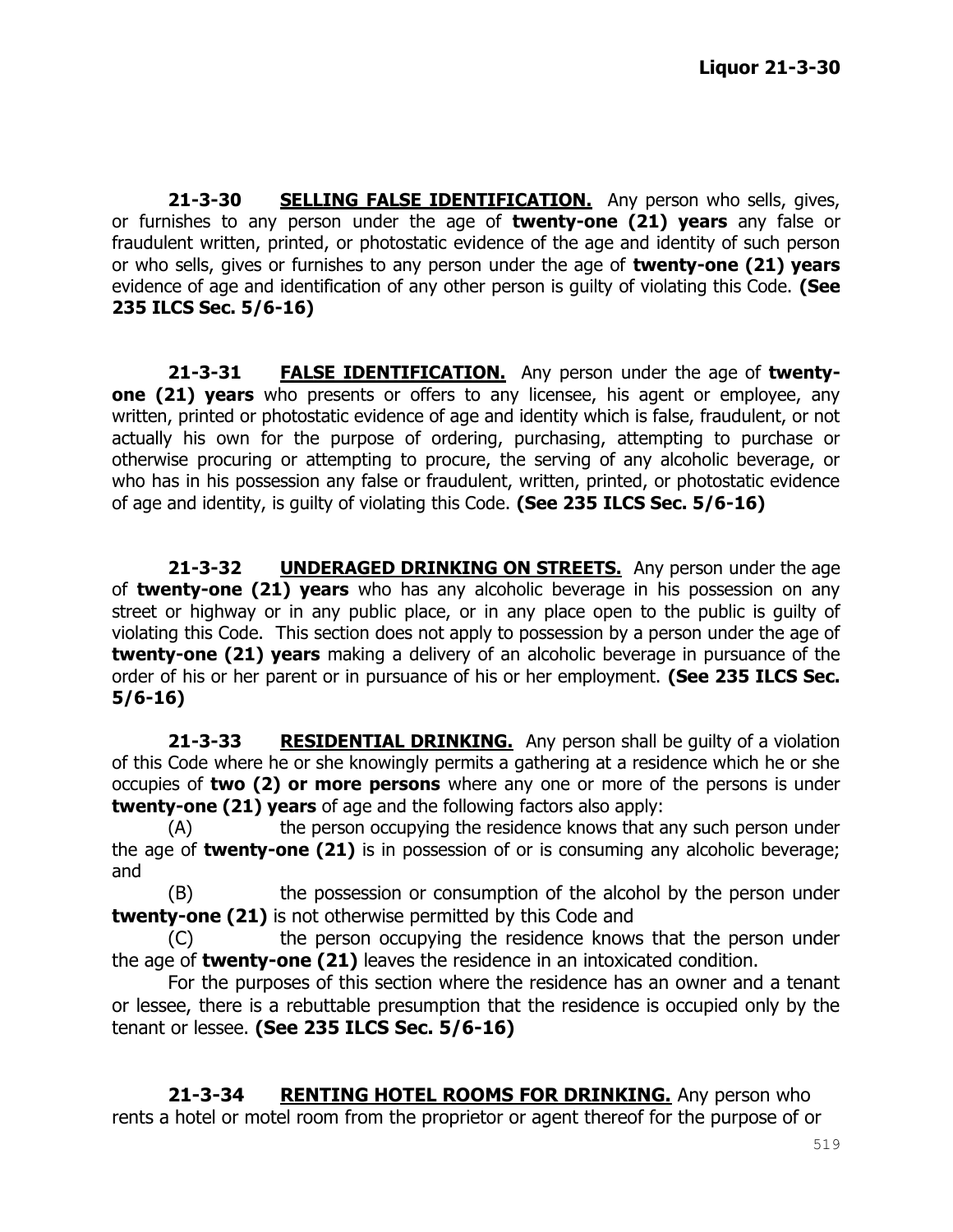with the knowledge that such room shall be used for the consumption of alcoholic liquor by persons under the age of **twenty-one (21) years** shall be guilty of violating this Code. **(See 235 ILCS Sec. 5/6-16)**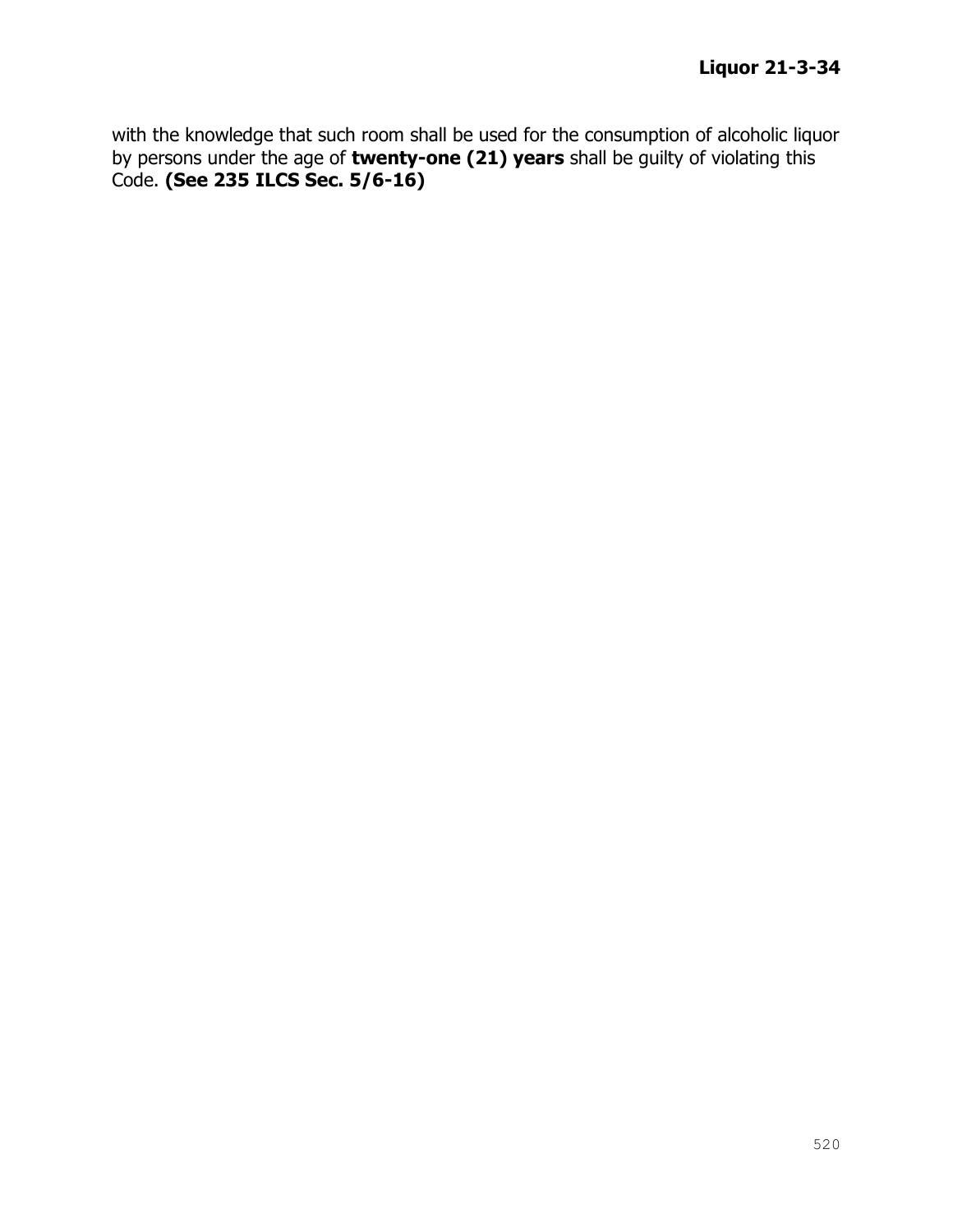## **ARTICLE IV - VIOLATIONS AND PENALTIES**

**21-4-1 OWNER OF PREMISES PERMITTING VIOLATION.** If the owner of the licensed premises or any person from whom the licensee derives the right to possession of such premises, or the agent of such owner or person shall knowingly permit the licensee to use said licensed premises in violation of the terms of this Code, said owner, agent or other person shall be deemed guilty of a violation of this Code to the same extent as said licensee and be subject to the same punishment. **(See 235 ILCS Sec. 5/10-2)**

**21-4-2 ACTS OF AGENT OR EMPLOYEE - LIABILITY; KNOWLEDGE.**  Every act or omission of whatsoever nature constituting a violation of any of the provisions of this Code by any officer, director, manager or other agent or employee of any licensee shall be deemed and held to be the act of such employer or licensee, and said employer or licensee shall be punishable in the same manner as if said act or omission had been done or omitted by him personally. **(See 235 ILCS Sec. 5/10-3)**

**21-4-3 REVOCATION OF LICENSE AFTER CONVICTION.** Whenever any licensee shall be convicted of any violation of this Code, the license of said licensee may, in the discretion of the Mayor, be revoked and forfeited and all fees paid thereon shall be forfeited, and it shall thereafter be unlawful and shall constitute a further violation of this Code for said licensee to continue to operate under such license. **(See 235 ILCS Sec. 5/10-4)**

**21-4-4 REVOCATION OF LICENSE WHEN EMPLOYEE CONVICTED.** Whenever any officer, director, manager, or other employee in a position of authority of any licensee under this Code shall be convicted of any violation of this Code while engaged in the course of his employment or while upon the premises described by the license, the license shall be revoked and the fees paid thereon forfeited, both as to the holder of the license and as to the premises, as if said licensee had himself been convicted. **(See 235 ILCS Sec. 5/10-5)**

**21-4-5 MISBRANDING.** Any person who shall knowingly possess, sell or in any way dispose of any alcoholic liquor under any other than the proper name or brand known to the trade as designating the kind and quality of the contents of the package or other containers of the alcoholic liquor, or who shall cause any such act to be done, shall forfeit the alcoholic liquor and the packages and containers to the State and shall be subject to the punishment and penalties provided for violation of this Code. **(See 235 ILCS Sec. 5/10-6)**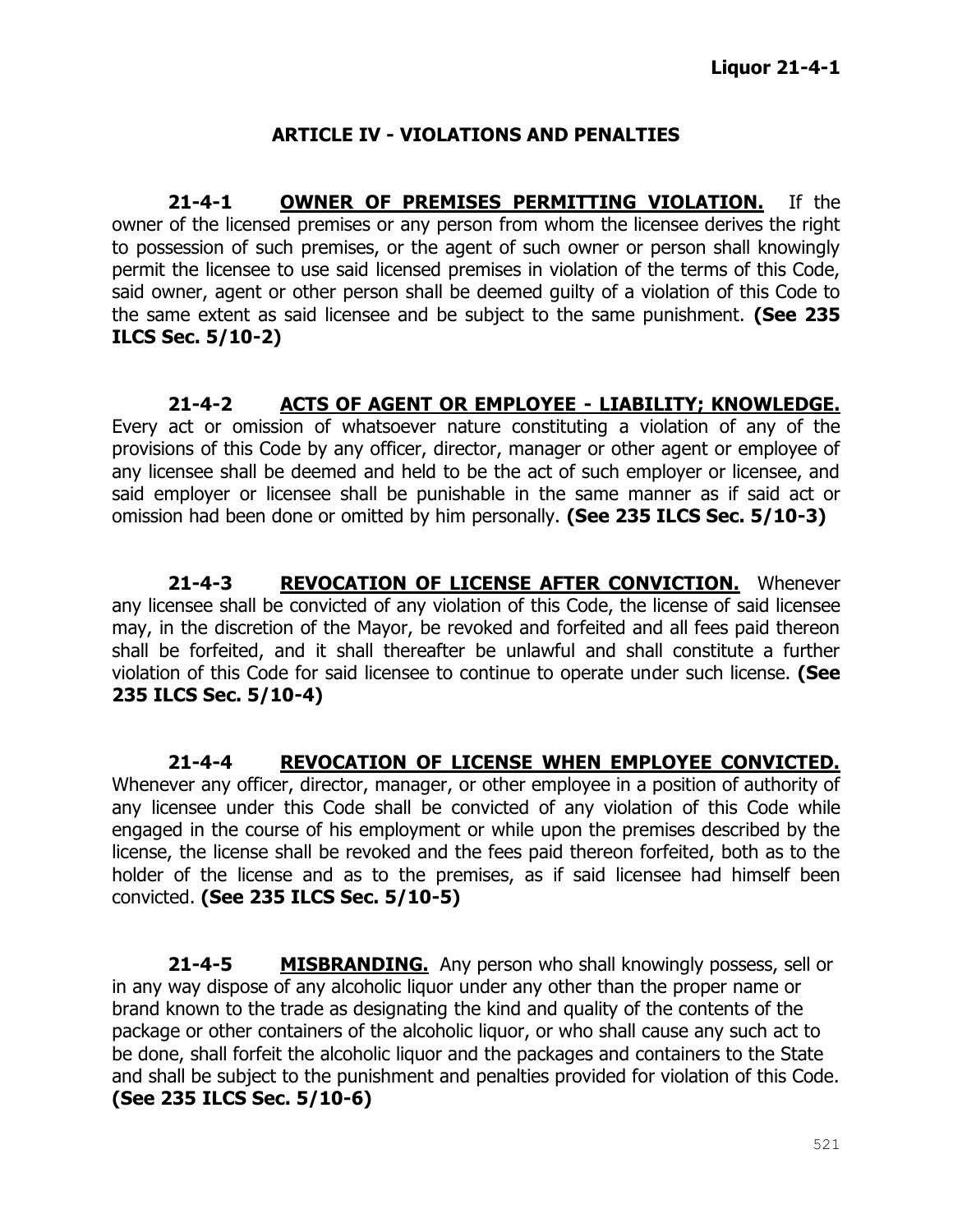**21-4-6 ABATEMENT OF PLACE USED IN VIOLATION.** Every lot, parcel or tract of land, and every building, structure, tent, railroad car, boat, wagon, vehicle, establishment or place whatsoever, together with all furniture, fixtures, ornaments and machinery located thereon, wherein there shall be conducted any unlawful sale of any alcoholic liquor, or whereon or wherein there shall be kept, stored, concealed or allowed any alcoholic liquor intended for illegal sale or to be sold, disposed of or in any other manner used in violation of any of the provisions of this Code, is hereby declared to be a public nuisance and shall be abated as provided by the laws of this State for the abatement of public nuisances. **(See 235 ILCS Sec. 5/10-7)**

**21-4-7 USE OF PREMISES FOR ONE YEAR AFTER REVOCATION.** When any license has been revoked for any cause, no license shall be granted for the same premises for a period of **one (1) year** thereafter. **(See 235 ILCS Sec. 5/7-13)**

**21-4-8 REVOCATION OF LICENSES.** The Local Liquor Control Commissioner shall have the following powers, functions and duties with respect to licenses granted under this Code.

(A) In addition to and not limited by the specific penalties set out for violations of specific articles of this Code, the Local Liquor Control Commissioner may suspend for **thirty (30) days** or revoke any liquor license issued under this Code for violation of any state law pertaining to the sale of alcoholic liquors by any licensee, his agent, servant or employee.

(B) To suspend or revoke any liquor license if the licensee makes any false statement or misrepresentation in the application for a license.

(C) To enter or to authorize any law enforcing officer to enter at any time upon any premises licensed hereunder to determine whether any of the provisions of this Code or any rules or regulations adopted by him or by the State Commission have been or are being violated, and at such time to examine said premises of said licensee in connection therewith;

(D) To notify the Secretary of State where a club incorporated under the General Not for Profit Corporation Act or a foreign corporation functioning as a club in this State under a certificate of authority issued under that Act has violated this Code by selling or offering for sale at retail alcoholic liquors without a retailer's license;

(E) To receive complaint from any citizen within his jurisdiction that any of the provisions of this Act, or any rules or regulations adopted pursuant hereto, have been or are being violated and to act upon such complaints in the manner hereinafter provided;

(F) The Local Liquor Control Commissioner shall also have the power to levy fines in accordance with **Section 21-4-10** of this Code. **(See 235 ILCS Sec. 5/4-4)**

**21-4-9 COMPLAINT BY RESIDENTS.** Any **five (5) residents** of the municipality shall have the right to file a complaint with the Liquor Commissioner, stating that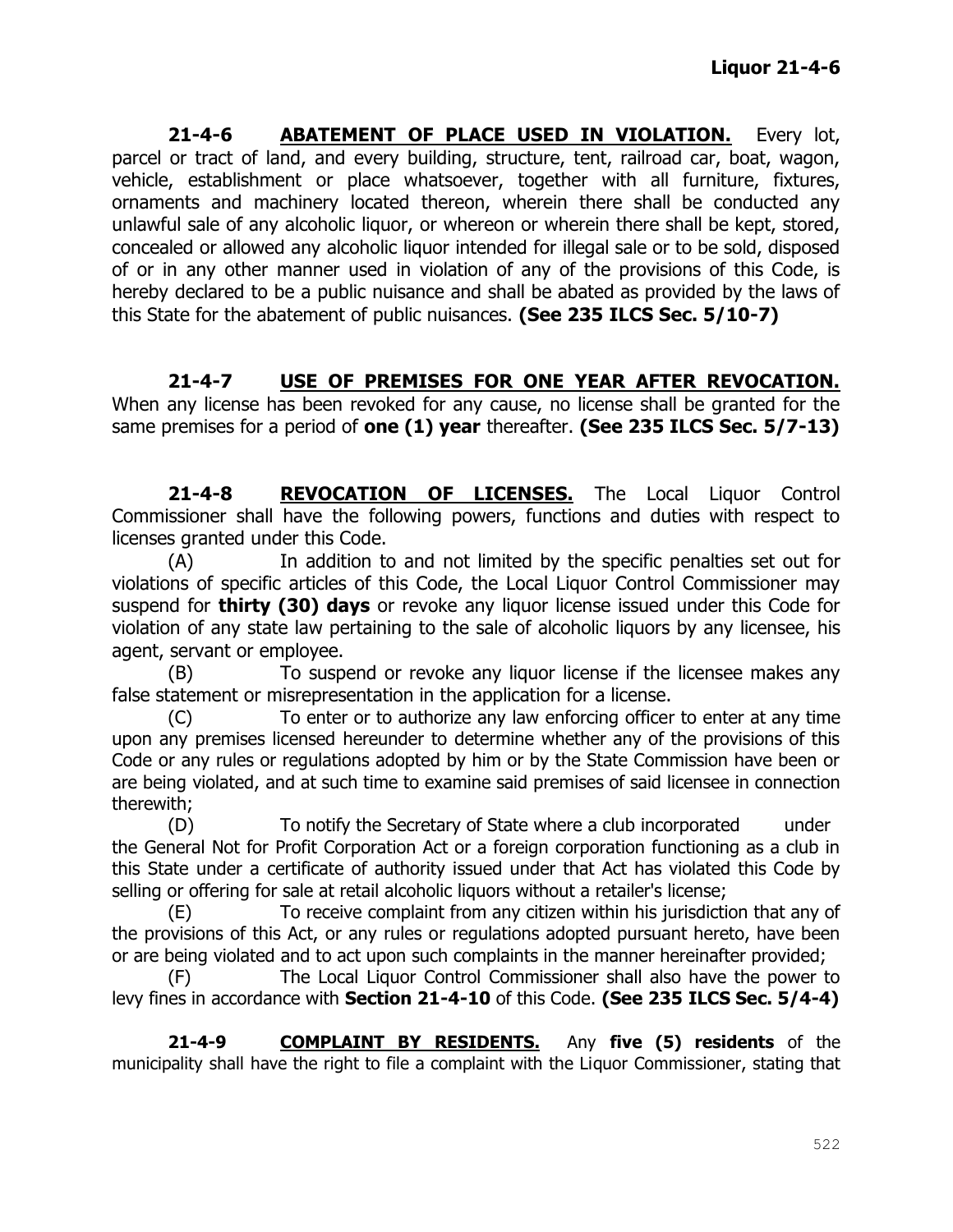a licensee under this Code has been or is violating the provisions of this Code or any amendments hereto, or of any of the statutes of this State of Illinois, enacted with reference to the control of liquor. Such complaint shall be made in writing and shall be signed and sworn to by the parties complaining.

The complaint shall state the particular provision, rule or regulation believed to have been violated and the facts in detail upon which such belief is based. If the Liquor Commissioner is satisfied that the complaint substantially charges a violation, and that from the facts alleged, there is reasonable cause for such belief, he shall set the matter for hearing, and shall serve notice upon the licensee of the time and place of such hearing and of the particular charges in the complaint. **(See 235 ILCS Sec. 5/7-7)**

**21-4-10 REVOCATION OR SUSPENSION OF LOCAL LICENSE; - NOTICE AND HEARING.** The Liquor Commissioner may revoke or suspend any license issued by him if he determines that the licensee has violated any of the provisions of the **Illinois Liquor Act,** any valid ordinance adopted by the municipality, any applicable rule or regulation established by the Liquor Commissioner or the State Commission which is not inconsistent with law.

**(A) Fine as Opposed to Suspension or Revocation. In addition to the suspension, the Local Liquor Control Commissioner in any county or municipality may levy a fine on the licensee for such violations. The fine imposed shall not exceed One Thousand Five Hundred Dollars (\$1,500.00) for a each violation; each day on which a violation continues shall constitute a separate violation. Not more than Fifteen Thousand Dollars (\$15,000.00) in fines under this Section may be imposed against any licensee during the period of his license. Proceeds from such fines shall be paid into the general corporate fund of the municipal treasury. (See P.A. 89-0063)**

(B) **Revocation and Suspension: Notice.** However, no such license shall be so revoked or suspended and no licensee shall be fined except after a public hearing by the Local Liquor Control Commissioner with a **three (3) day** written notice to the licensee affording the licensee an opportunity to appear and defend. All such hearings shall be open to the public and the Liquor Commissioner shall reduce all evidence to writing and shall maintain an official record of the proceedings. If the Liquor Commissioner has reason to believe that any continued operation of a particular licensed premises will immediately threaten the welfare of the community he may, upon the issuance of a written order stating the reason for such conclusion and without notice or hearing order the licensed premises closed for not more than **seven (7)**  days, giving the licensee an opportunity to be heard during that period, except that if such licensee shall also be engaged in the conduct of another business or businesses on the licensed premises such order shall not be applicable to such other business or businesses.

(C) **Hearing.** The Liquor Commissioner shall, within **five (5) days** after such hearing, if he determines after such hearing that the license should be revoked or suspended, state the reason or reasons for such determination in a written order of revocation